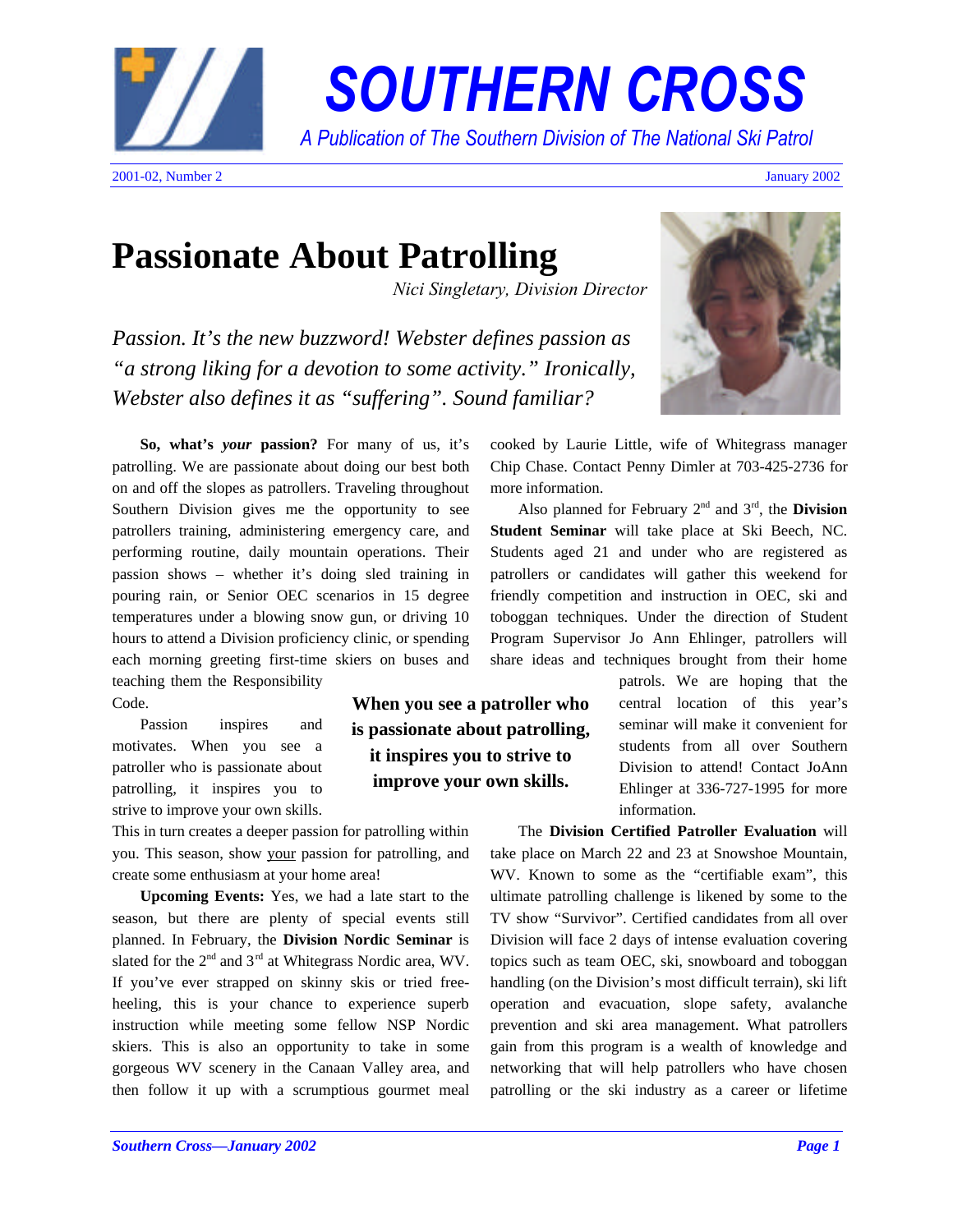volunteer activity. Come on out and support the certified candidates from your patrol!

Good luck and best wishes for a safe and fun time at the **2002 Winter Olympics** for those Division patrollers who have volunteered to help. Wintergreen patrollers Patti Kline and Ken Barber, and Shenandoah Nordic patroller Penny Dimler are attending. I'm sure there are others going that I have not heard about, and we all look forward to hearing your reports from Salt Lake City. What a unique experience!

We will celebrate the conclusion of this ski season in Asheville, NC, at the **2002 Southern Division Spring Convention and Awards Banquet**, at the Holiday Inn Sunspree (see enclosed registration). This event is open to all patrollers and their families, and we hope you will join us! Come see how your Division is organized and learn how you can participate. Rumor has it that Wolf Laurel Ski Patrol – last year's Division Outstanding Ski Patrol – will be sponsoring the hospitality room. This is sure to be a highlight of the weekend! You can be certain that Wolf Laurel patrollers will *not* be available the following morning to assist with tours of Biltmore Estate. ;-)

**Changes:** A warm welcome to several **new or interim NSP Patrol representatives**! Jerry Taylor (Homestead), Bob Palik (Cloudmont), Don Christian (Bryce), Richard Chadick (Wintergreen) and Dale Wallace (Timberline) have all recently taken on the difficult position of patrol representative. We appreciate the hard work and dedication of their predecessors - Bill Smith, Loren Gross, Kevin Fagan, Greg Bradley and Richard Cox - and look forward to seeing these folks on the slopes making turns real soon!

I'd also like to take this opportunity to personally say thank you to Lee Wittman, our editor of *Southern Cross* since 1998! Lee has been a lifesaver for us, as this is the second time he has served as editor of Southern Cross. Lee is stepping down from this position. A former patrol representative of the Hounds Ears Patrol in Blue Ridge, Lee currently patrols at Beech Mountain and is looking forward to spending more time at his mountain home and on the slopes. At the fall on-the-hill refresher, it was my pleasure to present Lee with a Leadership Commendation Award, in recognition of his leadership activities in Southern Division for many, many years.

You may notice a bit of a different look to Southern Cross this season. That is because we have a new editor, Bob Weed, of Cloudmont ski area, Alabama. Bob was the former editor of the *Mogul Messenger*, the newsletter for Ober Gatlinburg ski patrol. The *Mogul Messenger* is an electronic publication of very high quality that has received rave reviews for several years. Bob will be adding his own style to the Southern Cross, and we believe that those of you who view and print it from the Division website will be particularly pleased with the color print and photos.

#### **Thought for the Day**

*There are two kinds of fools. One says, "This is old, therefore it is superior." The other says "This is new, therefore it is better."*

**• • •**

# **What Happened to Phase II ?**

*Dennis Slagle, Second Assistant Division Director* The structured 8-hour Phase II

course that all instructors have been previously required to take has been dropped. Until now, the way to become an instructor in any of the ski patrol programs was to first take the Phase I course, and then take the Phase II course for the discipline in which you were interested. The Phase II course has been replaced with a new mentoring system. The national guidelines for mentoring have been issued and are now being incorporated into each program.

In short, a new instructor is taught all the aspects of becoming an instructor one-on-one by another instructor in that discipline. The new guidelines are comprehensive, explain the mentoring principles, the differences in coaching vs. mentoring, and give a detailed step by step process to accomplish mentoring a new instructor. If you are interested in becoming a National Ski Patrol instructor, please contact the respective supervisor for that program. *[More info on mentoring in Tim Asbury's article on p 8. Ed.]*

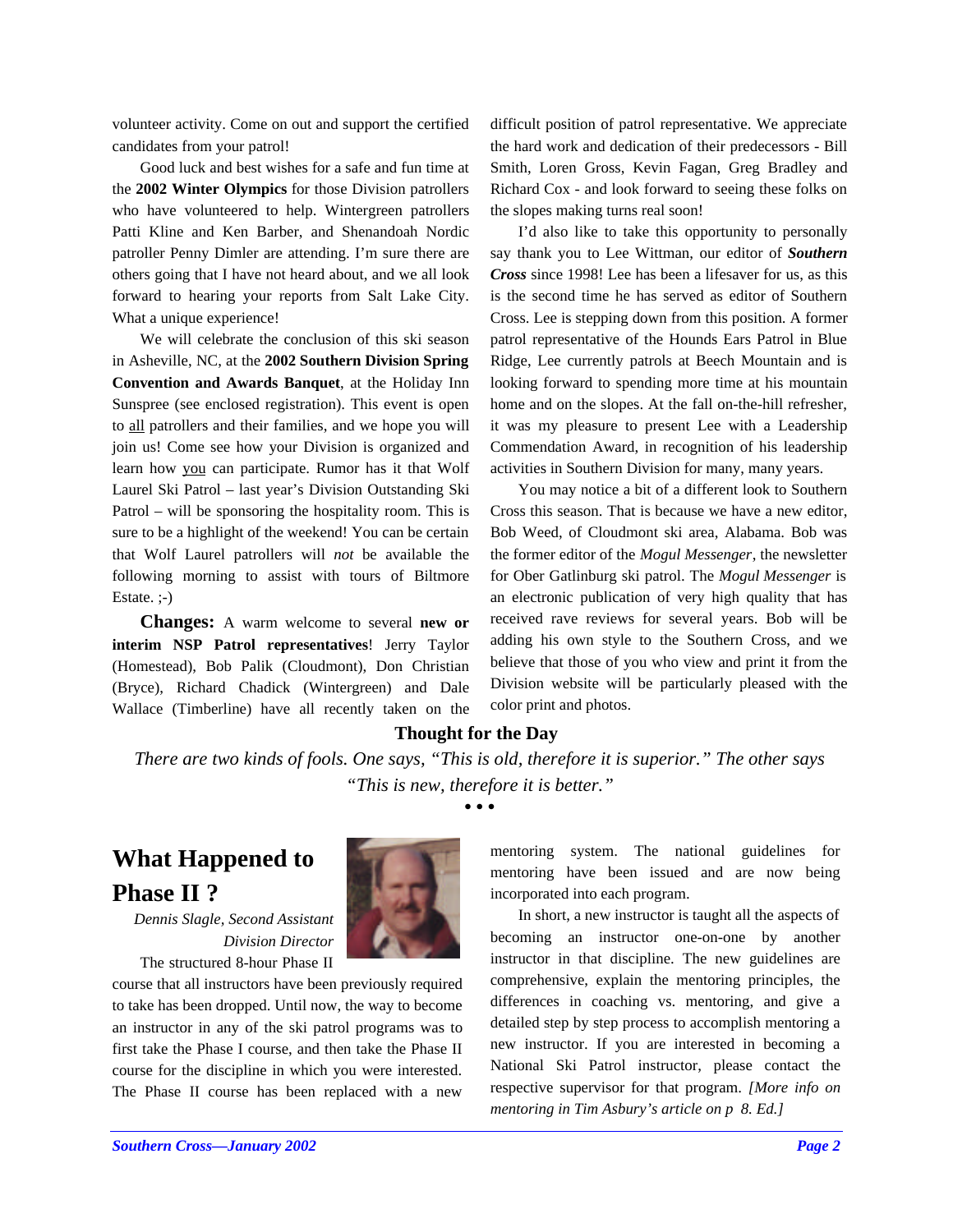## **A Time To Reward**

*R. Morgan Armstrong, First Assistant Division Director*

Rewards are important to infants, children, youth, young



adults, adults and seniors of all ages. In an organization that is made up mostly of volunteer workers, rewards are what runs the organization. Rewards are awards and if we don't reward our hard working patrollers (paid or volunteer) we doom our organization to mediocrity. Being recognized for our hard work challenges us to work harder. Please recognize all of the patrollers who make your patrol a success. Thank those who come early, stay late and see the job gets done. This year the year-end report that each patrol representative must file with the Southern Division will ask—how many awards did you apply for this year for your patrollers? Let's have one candidate for each award in the division. Make the patrollers in our division feel appreciated. You never know. Putting others in for an award might just bring your name to the attention of the division for an award. Wouldn't it be nice if everyone got a thank you for special effort and no one got left out? If anyone has any questions on how to submit someone for an award, please, please contact Dennis Slagle or Harry Stowe (Division awards supervisor) or myself. Let no good deeds go unnoticed. The deadline for awards submission is March 10. If submitted after this, there is not enough time for judging, and to complete processing of the awards to be presented at the spring meeting. *[Please see Celeste Bernstein's article on p. 13 for corroborating comments on awards. Ed.]*

Now that the important stuff is out of the way… All line officers are reminded it is time to submit your end of year report. This can be done by snail mail or on line. Check the web site or send me an e-mail or letter and I will get you the paper work you need to report what you and your patrol did this year. Thank you for your effort and I hope to read all about it soon.

## **From the Regions …**

#### **Virginia Region**

*Mike Fisher, Region Director*

The drought this fall has carried over into the winter leaving Massanutten with the least amount of water in years. They are open and doing well on those slopes that they decided to cover.



Massanutten's Kenny Hess and wife have a new baby. Congratulations! Massanutten hosted a toboggan enhancement clinic that placed six new potential toboggan instructors in the Toboggan Mentoring Program. Thanks go to John Schafer for his instructing the course. Our hopes and wishes go out to Denny Lennan who if fighting brain cancer. We are all hoping for the best for you!

Wintergreen patrollers experienced a bit of a shock when it's Patrol Director announced that he had to pass the job on to another, since he was soon to have open heart surgery! Greg Bradley had some complications with infection after the surgery, but is recovering nicely, last I heard. Richard Chadick has taken over for Greg, and is doing a fine job. Jay Roberts was mowed over by a plastic mat that was rolling down hill. He stepped out from behind a Piston Bully to meet the mat head on. He has several compressed vertebrae and will be out of action for four to six weeks. Wintergreen has installed a six seat detachable lift on Diamond hill, so now the ride is only three minutes, and the new tubing park is up and running.

Congratulations to the new Patrol Representatives at Homestead, Jerry Taylor, and at Bryce, Don Christian. Both mountains are up and running and looking for a great season.

The Virginia Region schedule still includes a January 26, Sr. OEC clinic at Wintergreeen, January 27 Senior Sled and Toboggan clinic at Wintergreen, February 2, Avalanche Awareness at Massanutten, Feb 2 and 3 Full Certified clinic at Massanutten, February 23 Sr. OEC Evaluation-Wintergreen, February 24 Senior Sled and Toboggan Evaluation at Wintergeen.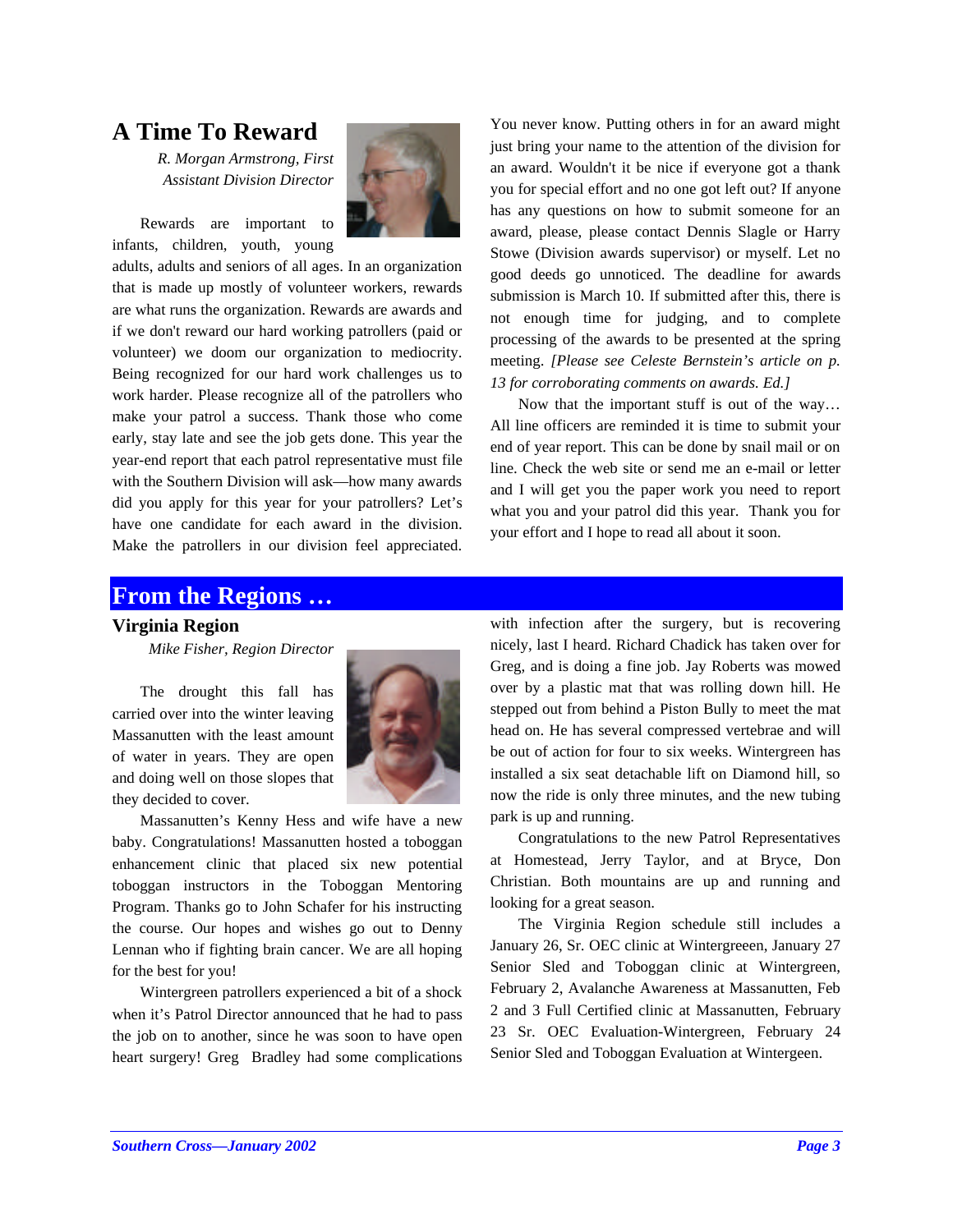## **West Virginia**

#### *Jan Star, Region Director*

Everyone in the WV region was happy to see cold weather arrive on the  $1<sup>st</sup>$  day of winter. Mother Nature must have had a better contract with area construction workers until Dec.  $21<sup>st</sup>$ . All areas got open in time for Christmas week. Bless those snowmakers that worked so hard! This was the first time since 1984 that Snowshoe had not been open for the entire month of December. The stress management teams I'm sure were working overtime! We have all missed some of our scheduled training events. I hope there will be some holes in the schedule somewhere to try to make some of these up.

There were two challenge/OEC evaluations in January that yielded five new patrollers at Snowshoe and eight new patrollers at Timberline. Winterplace will be having their OEC evaluation soon and will hopefully have some new folks out on the hill also. Winterplace will also be hosting the Sr. OEC evaluation in March, using the new guidelines. They have been working hard to make this one of the best. If anyone is interested in participating in the clinic at Timberline in February, or in this evaluation, please work with your patrol representative to get the necessary paperwork signed, and get checked off on basic OEC skills ahead of time.

Timberline will be having elections for a new Patrol Representative in February. Good luck to those who are running for this position.

Hopefully there will be no January/ February thaws and the rest of the season will run smoothly for all areas in the south.

Happy skiing trails!

#### **Blue Ridge Region**

*Butch McLean, Region Director*

Skiing in the high country got a late start. We were able to have a couple of areas open a little later than normal but the weather would not allow skiing to continue on a



regular basis until just prior to Christmas. The week between Christmas and the New Year found the weather cold enough for all of the resorts in the region to make snow and welcome in the New Year with good snow. Brad Moretz, general manager Appalachian Ski Mountain, reports that the week between Christmas and New Year was highly successful with a good number of skiers.

Because of the late start, our season is shortened by about one month. This causes all sorts of problems with patrol functions as well as region and division calendars. Patrols have had to do "sled check-offs" on busy Saturdays along with trying to modify their training schedules to train their candidates. Most patrols have adjusted their duty calendars to reflect the late start. It does not appear that on the hill coverage will be a problem this season.

Rick Laws has created a modified training and testing calendar for the Blue Ridge Region to reflect the late start.

- 1-27 Senior Ski & Toboggan Clinic, Beech Mountain, 8:00 AM
- 2-02 Student Seminar, Beech Mountain, 8:00 AM
- 2-03 Student Seminar, Beech Mountain, 8:00 AM
- 2-09 Senior OEC, TBA
- 2-09 Certified Clinic, TBA
- 2-10 Basic Evaluation, Beech Mountain,8:30 AM
- 2-11 Certified Clinic, TBA
- 2-23 Senior Ski Evaluation, Beech Mountain, 8:30 AM
- 2-24 Senior Toboggan Evaluation, Beech Mountain, 8:30 AM

3-03 Basic Evaluation, Appalachian Ski Mountain, 8:30 AM

The above dates have been sent to all patrol representatives and should be posted in the patrol rooms.

## **Dixie Region**

*Neil Booth, Region Director*

Have you ever stopped to reflect on how important the job you are doing really is? We all serve many functions in the daily routine of patrolling at our



respective ski areas. Everyone needs to stop and be proud of what they do. We all need to continuously work on making ourselves and other members more proficient at what we do. To coin the Army's phrase "Be all that you can be!" Patrolling, just like our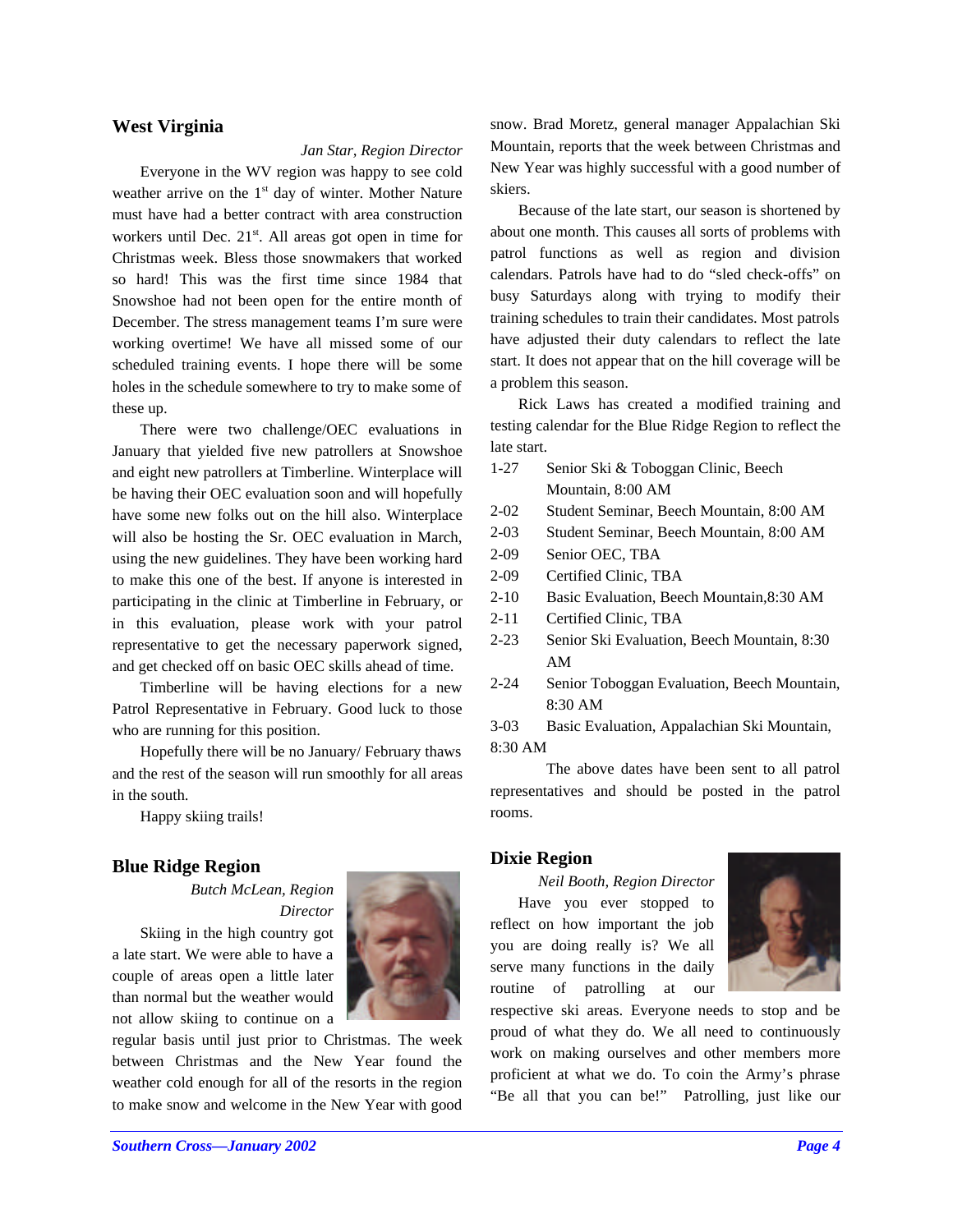chosen professions, means we must constantly strive for learning, develop higher-level skills, and improve our interpersonal relationships with members, management and customers. There are many more but I will not dwell on. Just know that you are a part of a wonderful organization and you play an integral part in making the system great. Keep up the good work.

I would like to personally thank each and every OEC Instructor in Dixie, but they are to numerous to personally thank. So let me express my appreciation and the appreciation of all members for the excellent performances you did this year, as you have done in the past, as you will in the future. This year I had the personal experience of participating as an Instructor at one of the Dixie Refreshers. For those of you that have never done so, let me tell you what your OEC Instructors do each and every year. They put in a great, great deal of time preparing for their portion of the refresher. To do the job required, they attend anywhere from one to two workshops to discuss the materials. They probably spend at least three to five days preparing materials, then five to eight hours rehearsing for the 30 to 40 minute sessions. Then they do the session 6 to 8 times that day. This was my first experience at doing this and it gave me a MUCH greater appreciation for the dedication and service that our OEC Instructors perform. Our most gracious thanks to each OEC Instructor.

My personal thanks go out to David Castaldini for the Atlanta Candidate OEC Class, to Julie and Kevin Semans for the Tennessee Candidate OEC Class, to Ben Tholkes and Jamey Piercy for the North Carolina Candidate OEC Class and OEC Challenge Class. These members were the Instructors of Record for the classes. They were complemented by a host of OEC Instructors who gave freely of their time during the off-season, to help develop and train our newest members. Thank you all.

Now we progress into the next group of outstanding people, our S & T Staff and PSIA Staff. The Staffs are preparing to assist members in attaining their Basic Patroller certifications. Many hours of training will be put into these efforts to provide our ski areas and Region with qualified members. These members, like our OEC Staff, put in many hours or behind the scenes work too. In addition, a large

percentage of these people are OEC Instructors too! While we are at it, do not forget your local Training Officers who spend countless hours working with Candidates. Thanks to all of you for the jobs you are currently performing and are about to perform.

The Senior Program is on fire thanks to the efforts of Larry Erb, Senior Coordinator and Pete Knowland, Region OEC Supervisor. This is the strongest Senior Program that Dixie has ever seen. We have about 25 people participating in the program this year. If you just stop to think about the logistics of performing these clinics and exams you should be able to appreciate the excellent job they are doing.

I end with my normal plea. Get Involved! Talk to your respective Patrol Representative about getting involved in the daily running of your respective patrol. There are always tasks to be accomplished within any patrol and people are how we get things done. If you are interested in getting involved above patrol level, again, talk to your Patrol Representative or your Section Chief's Dave Kattermann or Richard Boyer. I hope you are having a great season and that this one ends on a high note for all. Thank you for all that each of you do!

## **Smoky Mountain Section, Dixie Region**

*Dave Katterman, Section Chief* After all Patrols in the Smoky Mountain Section participated in well organized and informative refreshers, all that was left to do was wait until the weather turned



cold enough for snow making. Wait and wait and finally by Christmas, all resorts in the Section were open.

In the first weekend of January, the Senior S/T clinic was already taking place. Thanks to Larry Erb, Dixie Region Senior Coordinator, we have 14 Senior candidates this season. All Patrol Representatives allowed Larry a few minutes at their refreshers to encourage participation in the Senior program.

With the delayed opening of the season, Dixie Region Chief Examiner Phil Critcher realized our Basic candidates would not have sufficient time for training. Luckily we had an open date and were able to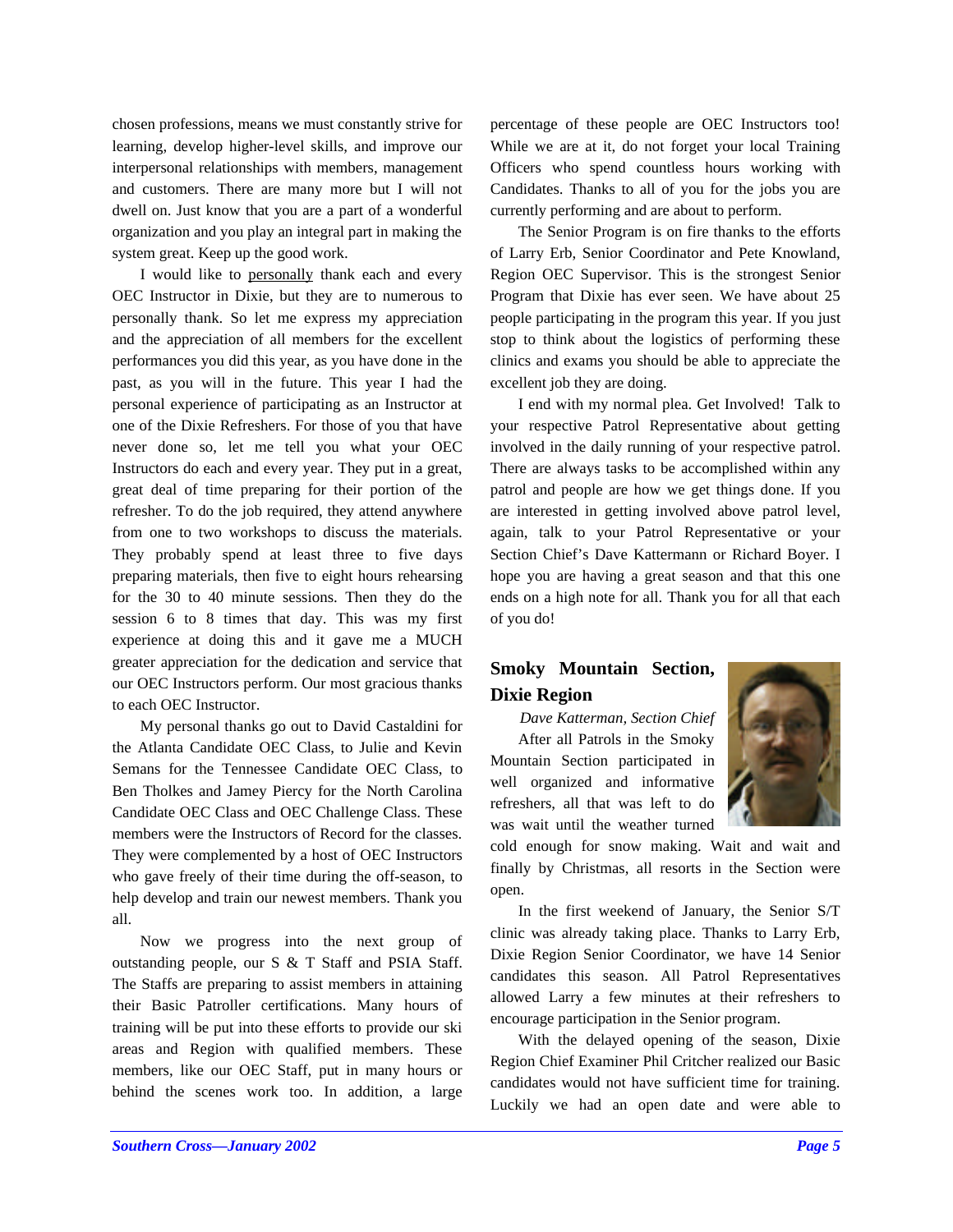reschedule for late February. We have a good group of patrollers in the Smoky Mountain Section and everyone is flexible and willing to help out.

I would also like to invite all the patrollers in the Southern Division to attend the Spring Meeting in Asheville in May. Asheville is a pretty place that time

of year. For those of you who attended Kingsport '98, rumor has it a clear substance with floating cherries may surface in the hospitality suite.

**Hey Greg, your many friends at Wintergreen and around the Division are wishing you a quick recovery from your recent surgery. We're all looking forward to seeing you and your surgically enhanced cardiovascular system — back on the hill real soon.**



*Greg Bradley Wintergreen Patrol*

## **From the Supervisors and Advisors**

## **New Avalanche Curriculum Debuts.**

*Bill Kost Avalanche Advisor*

January, 2002 marked the debut of new course curriculum for all of the Avalanche courses

available from NSP, plus the introduction of new courses. Over the last 18 months all aspects of the NSP Avalanche program have been reviewed and re-written. This places the NSP Avalanche courses at the vanguard of instructing patrollers, and the general public, on how to travel and work safely in Avalanche terrain.

The new material for instructors and students alike has received the endorsements of organizations such as The National Ski Areas Association (NSAA), the U.S. Forest Service - National Avalanche Center (NAC), and the American Avalanche Association.

Along with the new curriculum there have been some changes to the course titles that we have used for the last few years. Basic Avalanche has been replaced with Level 1, and Advanced Avalanche has been replaced with Level 2. These changes affected more than just the course titles, but the content as well.

The courses that we teach in Southern Division will fall under a new course title, Avalanche Fundamentals and Rescue. This is because we lack the terrain and the snow pack to fulfill some of the requirements for the field work necessary for a true Level 1, or Level 2 course. Level 1 and 2 courses will be available, but you may need to take the course in another Division. Most of the courses offered in the Eastern, and Central Divisions will be AFR courses as well.

The National Avalanche Committee is also working on yet another course that will be offered as part of the Mountain Travel and Rescue curriculum. The new course will put most of its focus on rescue techniques, and the proper use of Avalanche Rescue Beacons. This will be a great one day course to take just before a trip out West, or to Europe. Especially for those of us who like to ski out of bounds.

All of these courses will qualify as Senior electives, and AFR will continue to be a Certified pre-

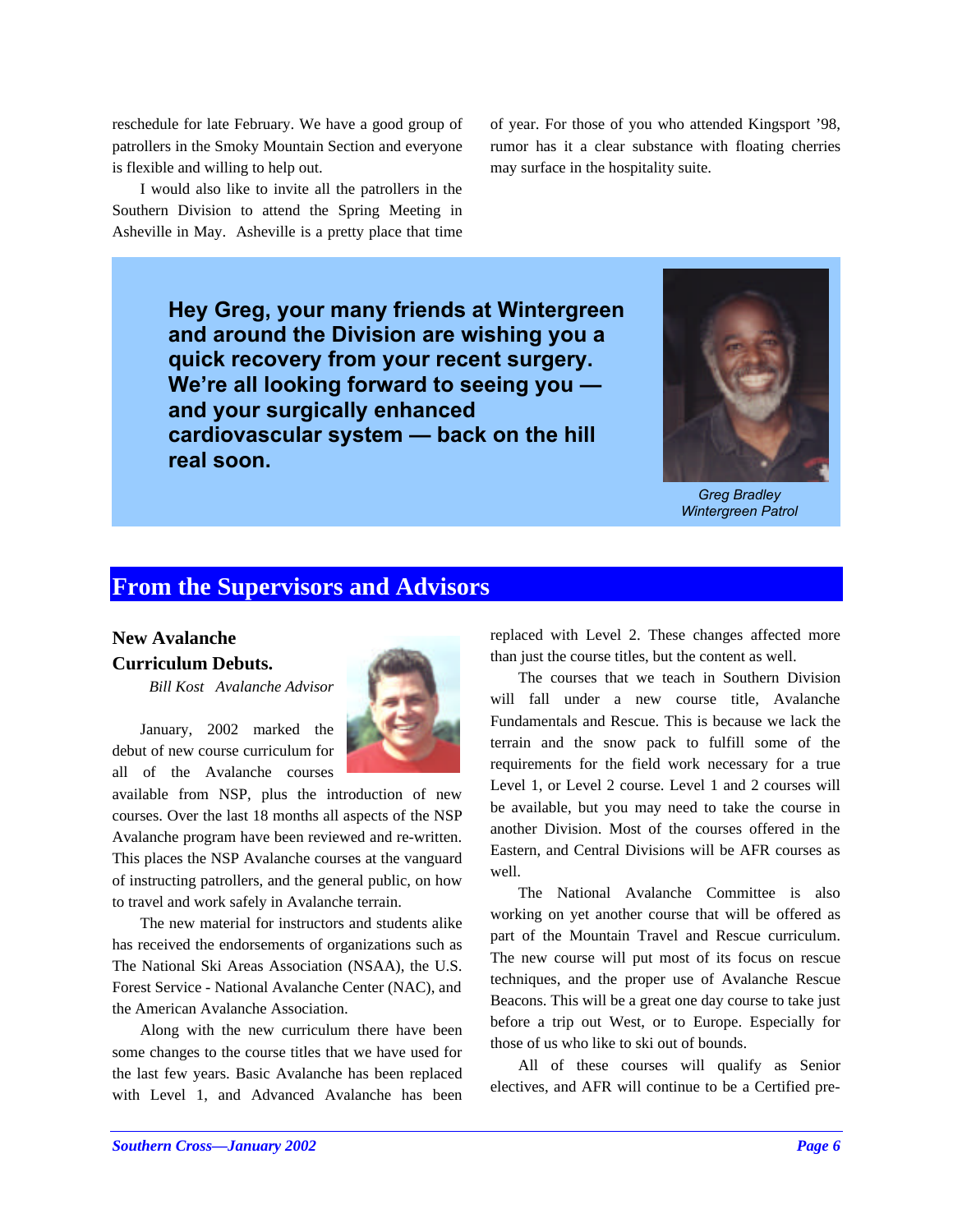requisite. All of these courses offer a small glance at a part of patrolling that we don't get to normally see.

 Keep an eye out on the division calendar for a course near you.

## **Patroller Enrichment Seminar—A Simple Solution**



*Mary Underwood, PES Division Supervisor*

With Southern Division's emphasis on the senior program, senior candidates need to select three electives they would like to take. If you are feeling overloaded during ski season, training and getting in patrols days, May I suggest PES--a course that does not need snow. Last summer two courses were held. One was in June in Atlanta, and the other was in July in Charlottesville.

There are no courses scheduled, but instructors are available and ready to hold this course. Patrollers need to get a minimum of six patrollers willing to take the course. Ask your PR, section chief, or region director to help solicit patrollers to take the course. This is an eight hour course with no test. There is an assignment to do before attending the course, so all attendees must preregister. Contact Mary Underwood, 109 Wildwood Dr., Oak Ridge, TN 37830, 865-483-3675, jnu@icx.net.

#### **Update on Arthritis**

*Ian Archibald, Division Medical Advisor* As we gear up for another ski season I am reminded that our population of ski patrollers is aging especially in our knee joints. In this brief article I would like to review recent trends in arthritis treatment.

Arthritis occurs primarily in weight bearing joints due to a disturbance in the normal balance between degradation and repair of articular cartilage with the most common cause being increasing age. Obesity, abnormal mechanical loading (as occurs after ligament injury) or articular trauma can accelerate this process. Current research clearly shows that articular cartilage does have reparative ability.

Typical symptoms and signs of knee joint arthritis include pain, swelling, catching and popping with reduced range of motion. These symptoms are often worsened by relatively minor injuries and become chronic in nature.

Traditional treatments include analgesics (i.e., Tylenol), nonsteroidal anti-inflammatory drugs (NSAIDs), cortisone joint injections, reduced activities, physical therapy and surgery.

What's new?

Cox II inhibitors are a new class of NSAIDs which target the inflammatory products of arthritis while protecting the normal gastric mucosal barriers that are damaged by traditional NSAIDs. While there are still some concerns as to the safety of these medications (Celebrex and Vioxx), they are effective and better tolerated compared to traditional NSAIDs.

Intra-articular administration of hyaluronic acid has been a popular treatment in Europe, and Japan and now the USA. This normal product of joint fluid provides lubrication and protects against cellular damage. Several products are available with slight differences in administration and allergic reaction, but are as effective as NSAIDs and best used for patients who are intolerant of NSAIDs.

Glucosamine sulphate taken orally has been shown to stimulate reparative functions of articular cartilage and has mild anti-inflammatory properties. Commonly combined with chondroitin sulphate this "health food supplement" is available across the counter without prescription.

New brace techniques take advantage of lightweight materials and can reduce stresses on the affected area of the knee joint.

Finally surgical techniques are common. Arthroscopic debridment of the knee joint is a very common orthopedic procedure allowing accurate diagnosis, removal of loose bodies and small spurs, shaving of unstable articular cartilage, and removal of meniscus tears. However results depend on the severity of the arthritic changes and deteriorate with time. Recent attempts at surgical regeneration of articular cartilage include the "microfracture" technique (championed by Dr. Richard Steadman, Vail Colorado) "mosaic" technique of cartilage bone plugs transferred to defects and chondrocyte transfer. These all appear to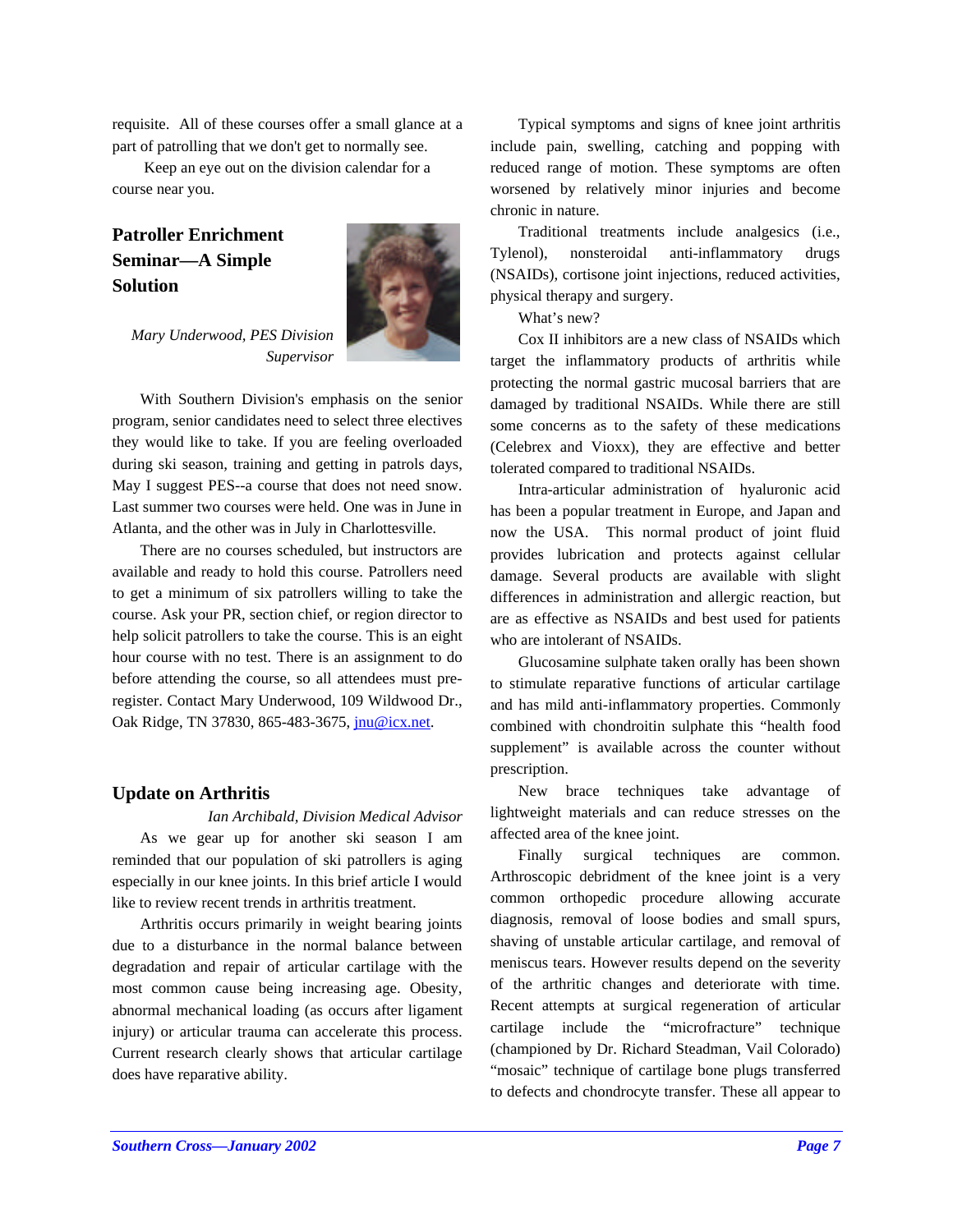offer promise but so far are limited to the treatment of isolated chondral defects and not more generalized changes. The use of electro thermal devices (similar to lasers) to better deal with articular cartilage damage have had a recent wave of interest but no long term results to substantiate their use. Laser use has had a poor track record complicated by heat injuries.

Finally total knee replacement continues to gain wide acceptance for end stage arthritis. Results are satisfactory or better in greater than 90% of patients and appear to last at least 15 years or better. Younger more athletic patients can play doubles tennis and ski on groomed green and some blue slopes.

In summary, as our population ages, greater numbers of people are attempting to continue vigorous activities despite deteriorating joint function. Research continues to bring new therapies and techniques to improve arthritis care. Maybe we'll be able to keep skiing.

## **The Ever Frustrating Dead Radio Battery**

*Rick Woodlee, Southern Division Telecommunications Supervisor* One of my greatest frustrations occurs when I am trying to coordinate a ski accident;



The following are some of the battery sources that I use:

1. Mr. NiCd's Batteries America at www.batteriesamerica.com.

 Phone 1©800©308©4805 (These people have a wide selection.)

[The Henry radio model CS-15 uses BP-1,

which is a 9.6 volt, 1100 mAh NiMH battery for \$35, not bad!!!)

2. W & W Manufacturing Co. at www.wwmanufacturing.com.

Phone 800-221-0732.

3. MAHA at www.mahaenergy.com. Phone 714- 990-4557.

When ordering, you need the type/model of your radio, type/model of your battery pack, battery voltage and Mah rating to insure you get the right one. If you need any radio/battery help, please call me at 828-693- 1554 or email me at N4FAT@juno.com. THANKS!!!!

## **Mentoring program – What does it mean for Ski and Toboggan?**

*Tim Asbury, Alpine Ski and Toboggan Advisor*



Effective January  $1<sup>st</sup>$  all phase II classes ceased to exist. The

mentoring program has replaced them. Here are the new steps to become a toboggan instructor:

- 1. Take the Instructor development course.
- 2. Contact your local IT.
- 3. The local IT will assign a mentor to the instructor candidate (Mentee).
- 4. The Instructor Candidate needs to develop lesson plans using the six pack method and teach these to students with the mentor present. The mentor needs to be present to offer support and guidance. A local IT should be around during some of these teaching sessions to monitor both the mentor and instructor candidate. Once the Mentor is satisfied the instructor candidate can demonstrate the skills necessary to instruct, a second IT will need to monitor the instructor candidate in a teaching environment and determine if the candidate is qualified.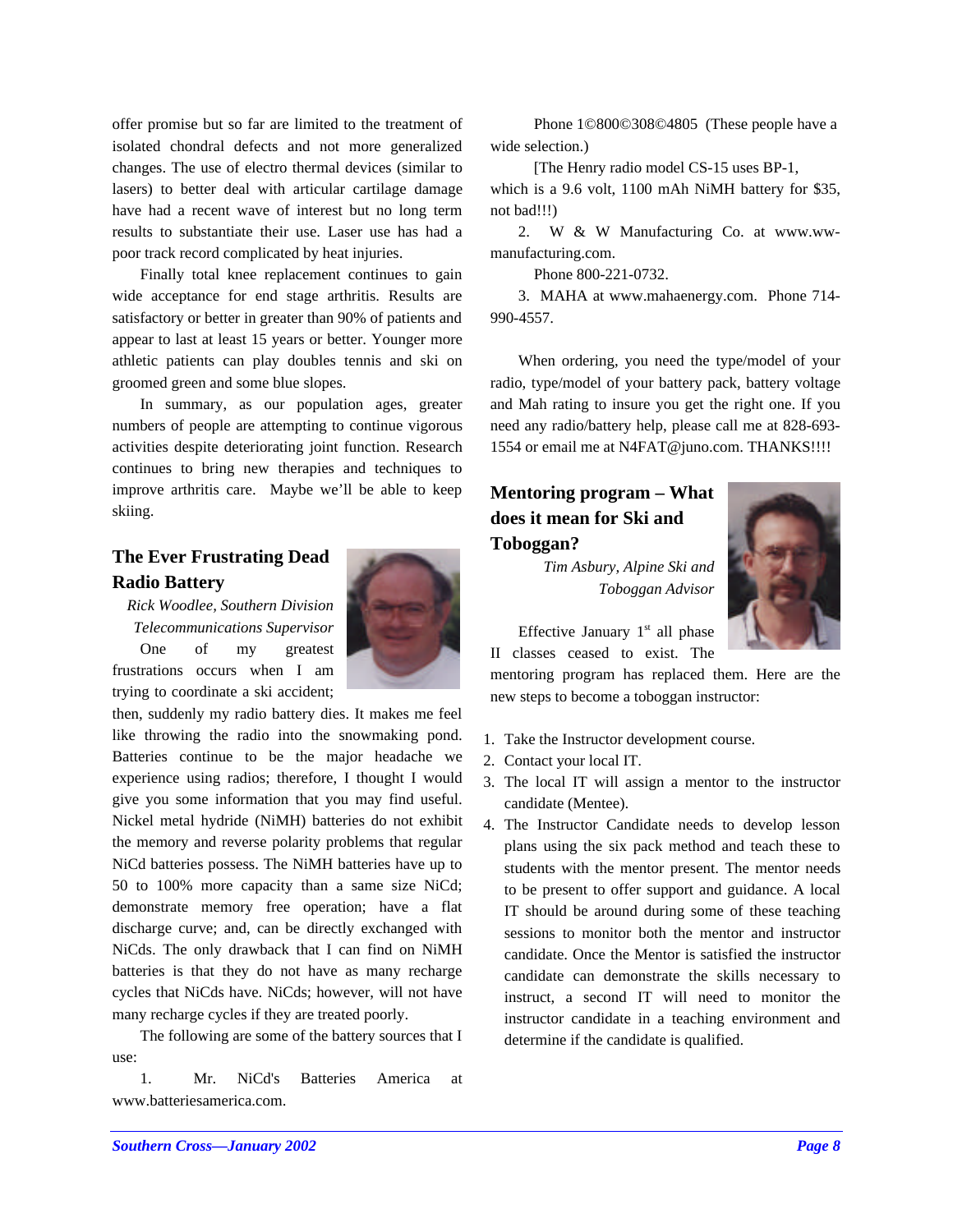Who are mentors? A mentor can be any current toboggan instructor. The IT should try and match the learning and teaching styles of the mentor and mentee.

Who are the local ITs?

#### **Virginia Region:**

John Schaffer 5945 Woodfield Estates Dr., Alexandria, VA 22310; 703-719-5945 Robert Miller 1400 Sunset Lane, Culpeper, VA 22701; 804-975-1755

#### **West Virginia Region:**

Jan Starr, PO Box 197, Snowshoe, WV 26209; 304- 572-5695 David Cline 269 South  $12<sup>th</sup>$  street, Weirton, WV 26062;

304-748-0336 Theodore Cady 4 Deerwoods Ct, Myersville, MD 2773; 302-293-2194

#### **Blue Ridge Region:**

Howard Tilley 2565 Old Mill Rd. High Point, NC 27265; 336-884-5857 Doug Gilstrap PO Box 5468 High Point, Nc 27262; 336-841-8813 Mark Rees 19819 Strough Farm Rd Cornelius, NC 28031; 704-896-0747 **Dixie Region:** Tim Asbury 223 Stonebrook Dr. Hendersonville NC 28791; 828-697-6188 Jamey Piercy 226 Sulfer Springs Rd , Asheville, NC 28806; 828-253-3400 Clark Bell 73 Outeora Blvd, Asheville NC 28803; 828- 274-3831 Wayne Morgan 447 Sunset Dr, Hendersonville NC 28791; 828-891-8174

**Attention All Patrollers! Hot off the Press!—New OEC Text Fourth Edition**

*Judi-Kay Monaghan, OEC Program Supervisor*

As ski patrolling carves into the new millennium, the National Ski Patrol has looked for ways to

strengthen our partnership within the ski industry. Outdoor Emergency Care is one of the most important components of this partnership. Area operators find tremendous value in the program and our association has benefited immensely. OEC is recognized as the preeminent course for training rescuers that live, work and play out of doors. Therefore, the next edition of the OEC textbook will feature significant upgrades that maintain and increase the value of this training.

The fourth edition of *Outdoor Emergency Care* is scheduled for publication in early summer of 2002. NSP has entered into an agreement with publisher Jones and Bartlett to produce the definitive text for OEC students. Building on past texts and with help from many experts in the field the NSP's education department is diligently working on this new textbook and its ancillary materials. Based on The American Academy of Orthopedic Surgeon's EMT Basic text, the "orange" book, NSP members and OEC instructors can expect a reference that will be up-to-date, comprehensive, and one that will use photos of real patrollers in real situations.

## **Features will include:**

#### • **Photographs and 4 color illustrations.**

Thanks to the efforts of the Mt. Hood Ski Patrol at Timberline, Oregon and the Breckenridge Ski Patrol in Colorado we will have illustrations that show patrollers demonstrating techniques and procedures in outdoor settings. Illustrations are in color and highly detailed

#### • **New Chapters.**

The fourth edition text will include several new and different chapters covering a variety of topics. These will include; Interfacing with EMS and Other Medical Personnel, The Well-being of the Rescuer, Behavioral Emergencies, and Outdoor Adaptive Skiing. New appendices will include all Skills Performance Guidelines and a collection of Scenarios.

#### • **New Design.**

Using the Jones and Bartlett AAOS EMT Basic book as a blueprint will yield a new and fresh look to the OEC text. Check out www.emtb.com to see what exciting opportunities this eighth edition text and ancillary materials provide. OEC's fourth edition upgrades also will have a great impact on new and old students alike. Every chapter will open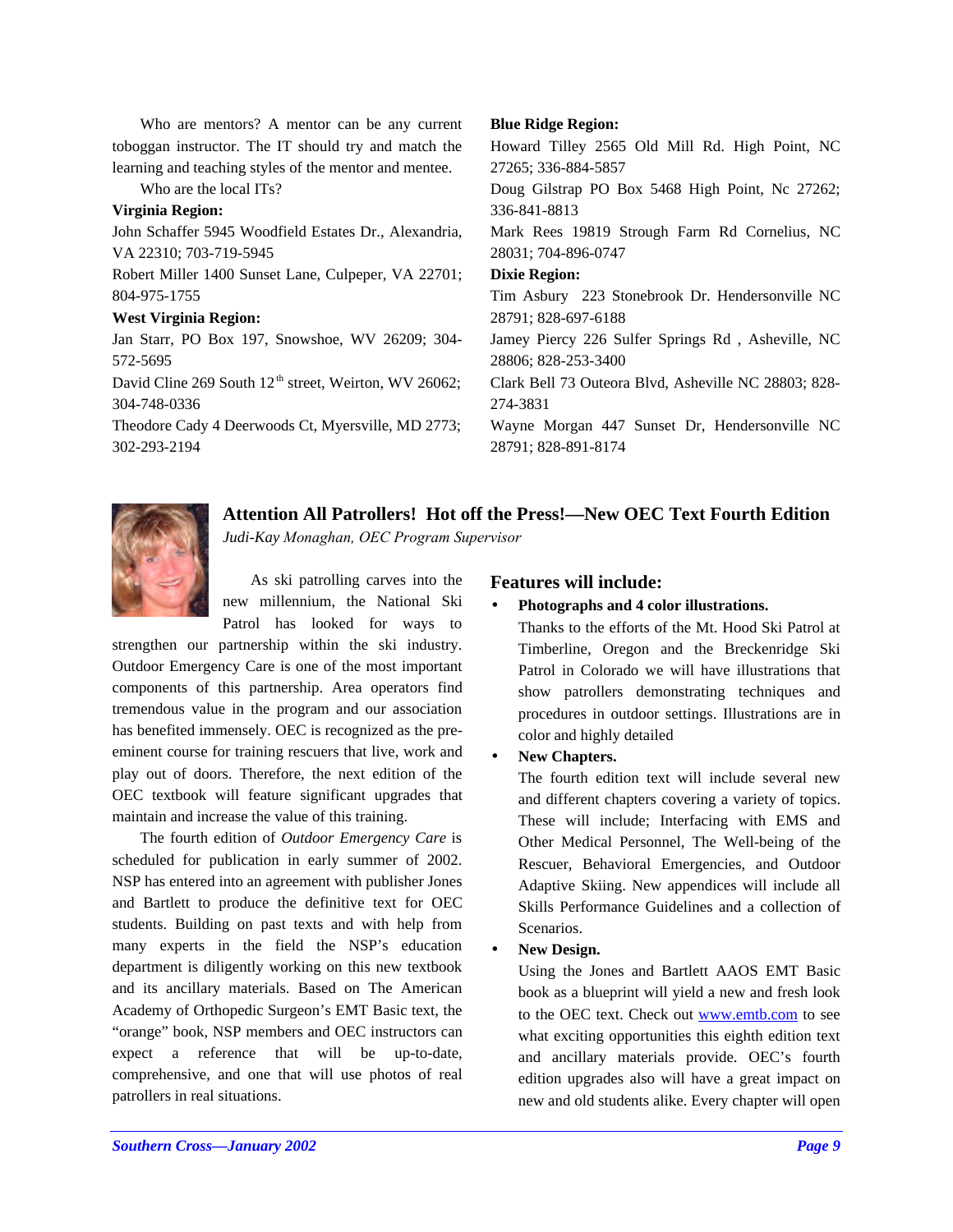with a short "You are the Rescuer" scenario and end with a "Chapter Sweep" review. These reviews will include two scenarios for consideration and definitions of new vocabulary terms used in the chapter. Every attempt has been made to update vocabulary to reflect terms and phrases used in current EMS.

• **Expanded Training Materials.**

Updated and new materials for the student and instructor will include *Instructors Manual*, Test Bank, and Tool Kit. For students there will be a *Student Workbook*, an online Student Review Manual, and a website with additional resources and web links.

The NSP's Education Department is excited to be able to offer such an outstanding reference. The National Medical Committee and a host of other contributors come from all backgrounds in the outdoor rescue field and the information provided is tailored to those who practice emergency care in outdoor settings with specific emphasis on patrolling concerns. Debuting in early summer will give members and instructors time to introduce this new book at the Fall 2002 refresher. Not to be left behind the OEC Refresher Committee will update the 2002 *Refresher Study Guide* to reflect the new text as well. The National Ski Patrol's flagship educational program will continue to be a valuable asset!

## **• • •**

## **Why Become a Ski Patroller?** *Rhonda Smith, Wolf Laurel*

*Why become a Ski Patroller? I am sure there are as many reasons as there are ski patrollers on this topic. For Matt Lovelace the reasons off the slopes are just as important as the reasons on the slopes. The following article appeared in the Asheville Citizens—Times on August 24. Matt is a member of the Wolf Laurel Ski Patrol and is a joy to be around. He is a high school senior this year and is president of the Key Club and vice president of the Beta Club. Matt hopes to attend West Point after graduation.*

## **North Buncombe's Lovelace Helps Fallen Foe**

*Mike Volt, Staff Writer for Asheville Citizens—Times*

Matt Lovelace may be North Buncombe High School's top cross country runner. So when the runners began pounding down the home stretch in the high school boys' race at Thursday's WNC Cross Country Carnival, and Lovelace was nowhere to be seen, Black Hawk coach Fred Ray started to wonder where his standout was.

"We were worried about him," Ray said, adding that he and the team began to think that Lovelace had collapsed in the heat.

A few minutes later, however, Lovelace ran past the finish line in perfect health. Not to mention in last place. But his coach wasn't about to complain about the finish.

It seems that the stout, athletic Lovelace had stopped in his tracks when he saw Ty Price, a runner from Forestview High School in Gastonia, collapse on the Jackson Park course.

"I was running along," said Lovelace. "I saw a guy laying face down. I figured I'd turn around and see what's going on. Lovelace, who is a certified emergency care technician through the National Ski Patrol, stayed with Price until the EMS arrived.

"Basically all I did was get the vitals," he said, adding that he also checked Price's spine and relayed information to the EMS when it arrived.

"He's that type of individual," said Ray. "He just chose that over [the race]."

After he was done taking care of Price, Lovelace simply started running again and finished the course.

"But I didn't walk," he said with a laugh. "[It's the] first time I finished last."

Price was treated and released from Pardee Hospital in Hendersonville, according to a hospital spokesperson, who would not comment on the cause of his collapse.

Lovelace said that he could not say for certain, but that he believed Price suffered a seizure.

"We won't know until the CAT scans come back," he said.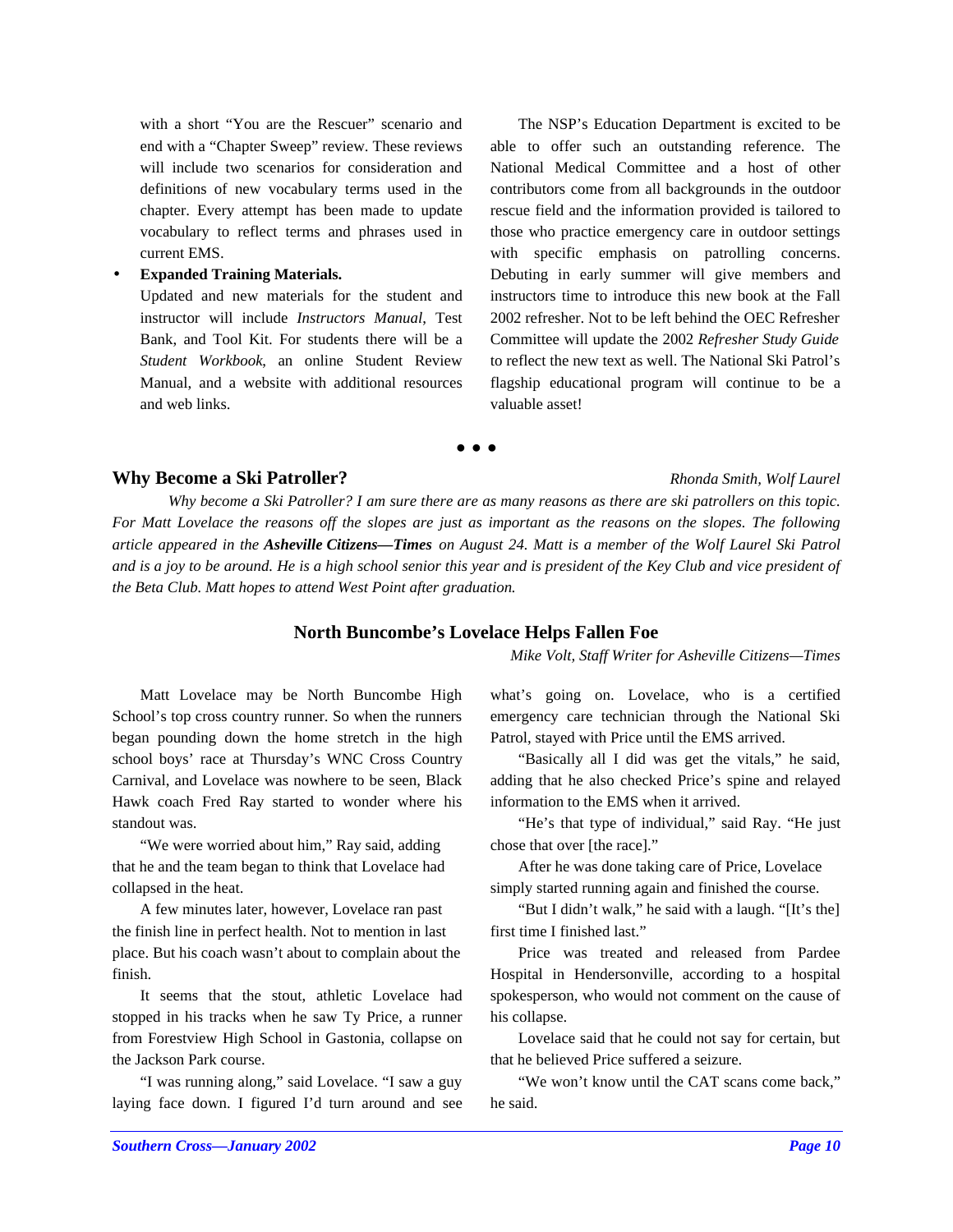

## **Life Flight Visits Sky Valley Refresher**

*Bob Lang, Sky Valley Patrol Representative* The Sky Valley Ski Patrol's recent On-the-Hill refresher training in November was

highlighted by the visit of an Atlanta area Life Flight crew in their ambulance helicopter. The patrollers received a briefing by the crew and all in attendance had the opportunity to talk to the crew and examine the helicopter.

Just thirty minutes flight time from the Sky Valley ski area, the LifeFlight crew of three, stationed at a forward operating location in Canton, Georgia, stands ready to respond to calls for transport of seriously injured patients to area trauma centers.

The crew is composed of a pilot, flight nurse and paramedic. The aircraft is equipped to handle most emergency transport situations similar to that of a conventional ground ambulance. There are a few different types of helicopters available that can respond, and most of these rotorcraft are capable of transporting a maximum of two patients. Advanced notification is necessary for multiple patients to ensure that the crew

can properly configure their equipment. Other useful information to transmit to the crew besides the number of patients is their estimated rough weight and ages. It is a compact space with little room for non-essential equipment or personnel.

When a unit arrives to airlift a patient, the crew can land, load the patient with rotor blades turning, and be airborne again in approximately five to seven minutes, depending on the distance from the patient location to the landing zone.

When working with helicopters, there are several important considerations. One item of essential information that the crew needs is an accurate landing zone (LZ) location. Latitude and longitude coordinates obtained from a portable Global Positioning System (GPS) is one method to accomplish this. The LZ should be an open, flat area at least 75 feet by 75 feet, and clear of overhead wires, buildings, and towers and utility poles. Avoid sloping terrain and rounded knolls that can make landings difficult. There should not be any snow on the LZ, because the rotor downwash will cause the snow to whirl about creating a whiteout condition that is hazardous for landing.

In addition, ski area radio frequencies, given to LifeFlight in advance, can be programmed into their aircraft's radios allowing air-to-ground communications. This facilitates evacuation coordination considerably.

The obvious hazards to people on the ground are the helicopter's rotor blades atop the helicopter and at the tail. Normally, patrollers should not approach a helicopter when the rotor blades are turning. Wait until they come to a complete stop. You want to avoid a blade-strike, and there is a considerable amount of debris and dust blowing around the aircraft. Approach the aircraft from the front between the 10 and 2 O'clock (forward quadrant) positions where the pilot or crew can see you and monitor your approach. Keep away from all exhaust ports, especially if the engines are running to prevent burn injuries. Common sense applies



*Sky Valley Ski Patrol members with Life Flight crew. (L to r. kneeling) Gordon Pettit, Flight Nurse - Robin Stein, Sylvia Talley, (Standing) Steve Mason – Sky Valley Ski Area manager, Bob Lang , Paramedic - Jason Davis, Pilot - Mike Antoninsen, and Steve Blackmon*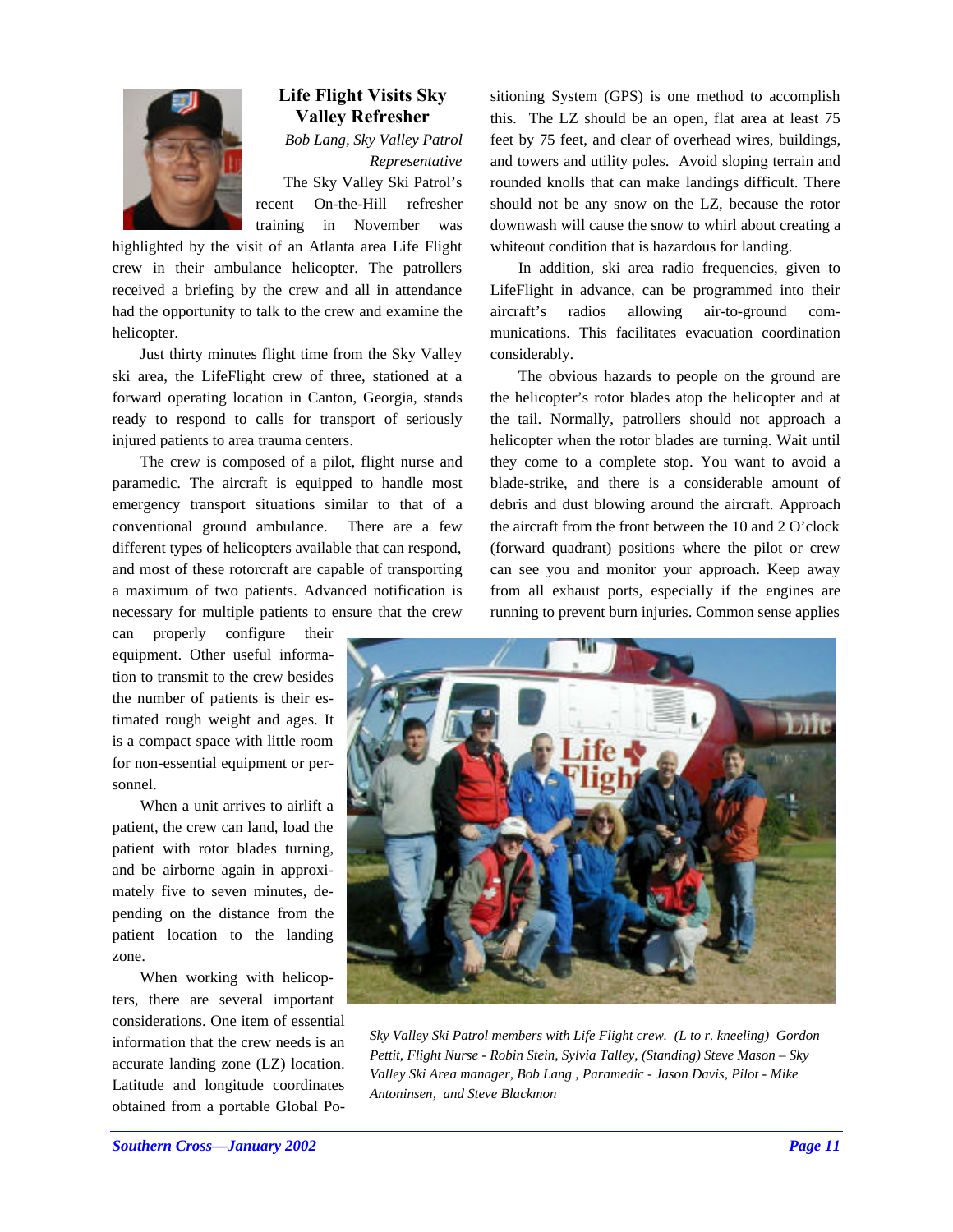

*LifeFlight Paramedic, Jason Davis, explains to Sky Valley patrollers how patients are transported.*

when operating around helicopters.

The advantage to airlift evacuation is that a seriously injured patient can be transported to the appropriate treatment faster and with less jostling than a land vehicle. The pilot, Mike Atoninsen, said that response time could be greatly reduced if they are alerted early enough. The crew is on a five-minute standby from the initial alert to getting airborne. Pilot Antoninsen commented that if there is a possibility that airlift is needed, make the decision early. They can be airborne and enroute to the ski area before a final decision is made. If their service is not needed they can be called back with no cost to anyone.

When assessing a patient's injuries, the patroller's decision to call for air evacuation is not always easy, but an airlift evacuation capability is a valuable asset to have available to the ski area. Ski area management protocols should determine when helicopter rescue is necessary and appropriate. They can help guide the patroller's decision-making process, and provide a framework from which to proceed. The protocols should state the requirements and through refresher training, airlift evacuation can safely be blended into a patrol's operations.

The Sky Valley patrol appreciates the opportunity to meet with the LifeFlight crew, and learning about the hazards associated with air ambulance helicopter operations. This type of training helps to prepare our members respond to emergencies more efficiently and effectively. Our thanks to Ken Collins for arranging the visit.

## **• • •**

## **Powderfall 2002 Reminder**

Powderfall 2002 will be held on April 17-21 at Snowbird, UT. For information and applications go to:

## http://www.nsp.org/education /eventstoc.asp.

If you have any questions about whether or not Powderfall is an educational, worthwhile and — most importantly — fun way to spend a week, just ask any of your Southern Division colleagues who attended last year when it was held at Whistler-Blackcomb, BC.



Shown in this picture submitted by Judy Kay-Monaghan from left to right are: Nate Wagley, Timberline; Frank Readon, Timberline; John Shaffer, Massanutten; Ed Pouncey, Wintergreen; Jim Kneas, Alumni Wintergreen, Judi Kay-Monaghan, Division Supervisor OEC, David Stolz, Wintergreen; John Dobson, Division Board Rep; Nici Singletary, Div Dir; Clint Butts, patroller Pacific Northwest Division, former Wintergreen.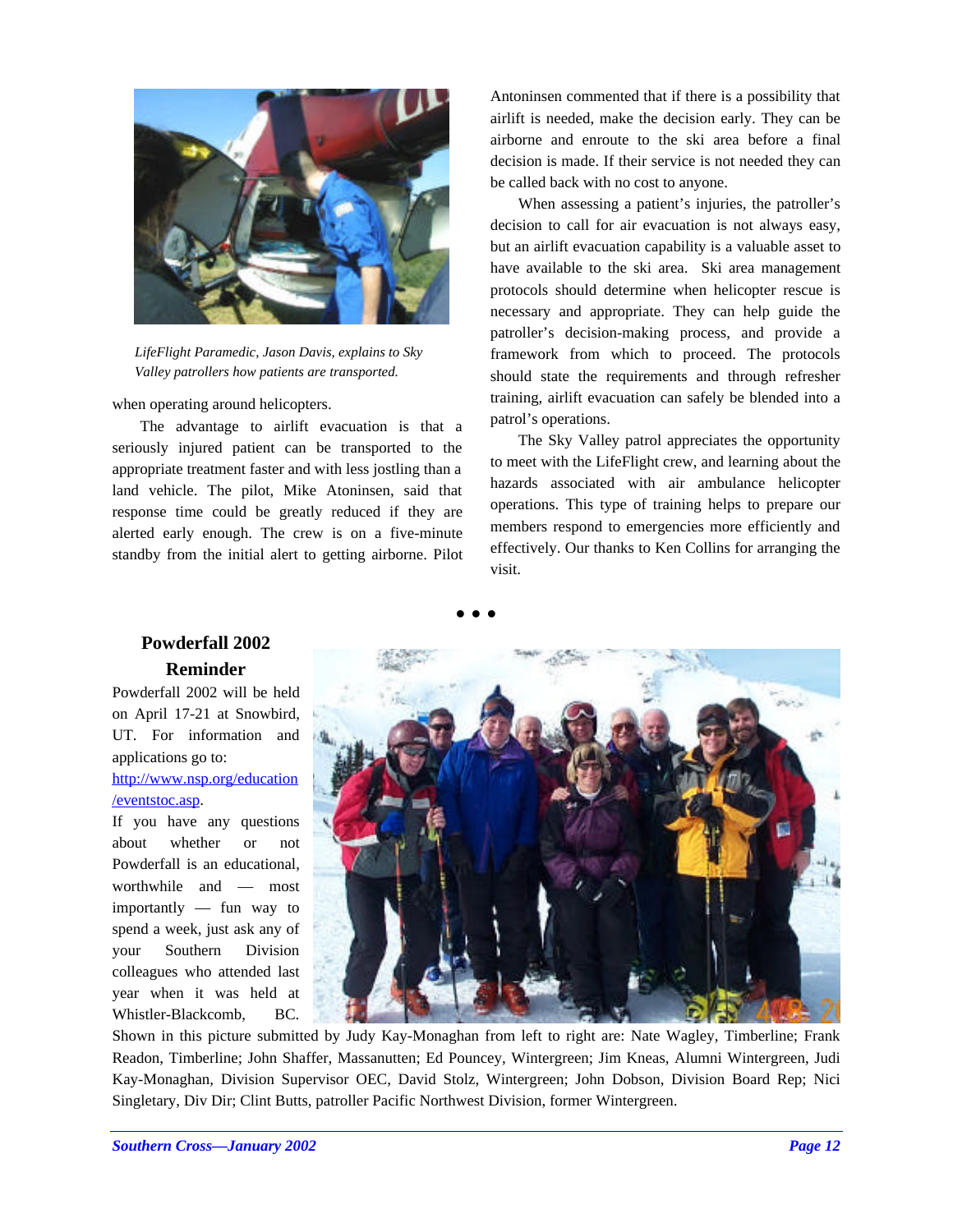

#### **Why Give an Award?**

*Celeste Bernstein, Sky Valley*

Being a volunteer patroller is a full time weekend job; for the pros it is a full time weekday job. Any of us

who have worked a sold out holiday can frankly appreciate that sentence. Patrolling can be

aggravating, it can be full of time consuming paperwork, we get skied/boarded over (Noooo, the cross is NOT a target) and it can be thankless. What we don't get in

money we do get in appreciation; from our hills, from other patrollers and sometimes from the public. An award is a way for NSP to say "Thank you" to those volunteers, pros, management and others who put forth the effort to make the organization what it is. Our service does not have to be thankless.

## **Our service does not have to be thankless… An award is a way to say "Thank You!"**

**• • •**

I must say, it is paperwork (Yucky Yucky Yucky) but if you can get through the paperwork so that that person is recognized and thanked, it *is* worth the effort. I love to see the person's face when they are awarded. I have seen some who blush bright red, others who don't know what to do; they become very uncharacteristic looking and others whom do the "deer in headlights" type of thing; who me? Spouses, partners and family can also be thanked for

> supporting the patroller in the long hours they dedicate to the slopes by giving a certificate of appreciation or angel pin. I must admit some deserve Super Angel

pins for supporting those patrollers who year after year dedicate the long hours to the slopes.

 An award is the only formal thank you we get from NSP. Why give an award? Because an award is a way of giving a deserved thank you and making that person feel appreciated.



*Wintergreen OEC Candidates Bob Fedak, Scott Burry and Mike Bird demonstrate spinal immobilization as evaluator "T" Harris evaluates. (Submitted by Nici Singletary.)*

*Brent Galloway (Ober Gatlinburg) models the latest in stylish head gear for this season's well dressed patroller. Très chic, Brent! (Submitted by Bob Weed.)*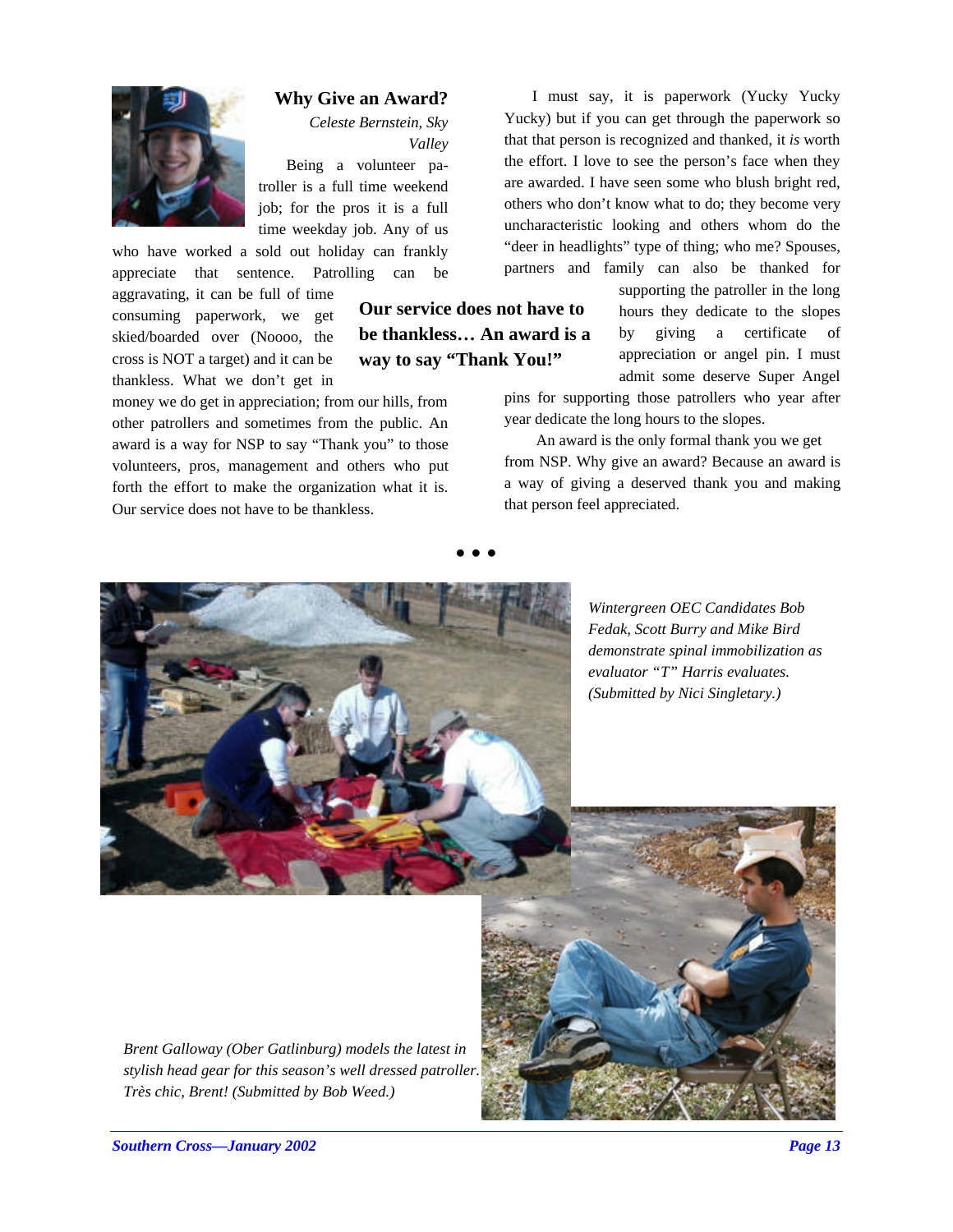# **Kids' Safety Poster Contest**

**Sponsored by: National Ski Areas Association, Southeastern Ski Areas Association and Southern Division of the National Ski**



**Patrol Create A Poster Using The Responsibility Code Below And You Could Win Up To a \$500 Savings Bond—Or Additional Prizes! •• Winning Division Entries Will Be Forwarded To National Competition ••**

## Responsibility Code:

- 1. Always stay in control and be able to stop or avoid other people or objects.
- 2. People ahead of you have the right of way. It is your responsibility to avoid them.
- 3. You must not stop where you obstruct a trail or are not visible from above.
- 4. Whenever starting downhill or merging into a trail, look uphill and yield to others.
- 5. Always use devices to help prevent runaway equipment.
- 6. Observe all posted signs and warnings. Keep off closed trails and out of closed areas.
- 7. Prior to using any lift, you must have the knowledge and ability to load, ride and unload safely.

# National Safety Poster Contest Rules:

- 1. All entries must be created by an elementary school aged child.
- 2. One entry per child.
- 3. 8 1/2" X 11" or 11" X 17" poster size.
- 4. Pencil, crayon, paint, or other "school" materials may be used. (No macaroni!)
- 5. Write name, address, and telephone number of entrant on the back of entry. **DO NOT FOLD ENTRY.**
- 6. Entry deadline: February 1, 2002. Send entries to: Ski Safety Poster Contest, 50 Elkwood Avenue, Asheville, NC 28804.

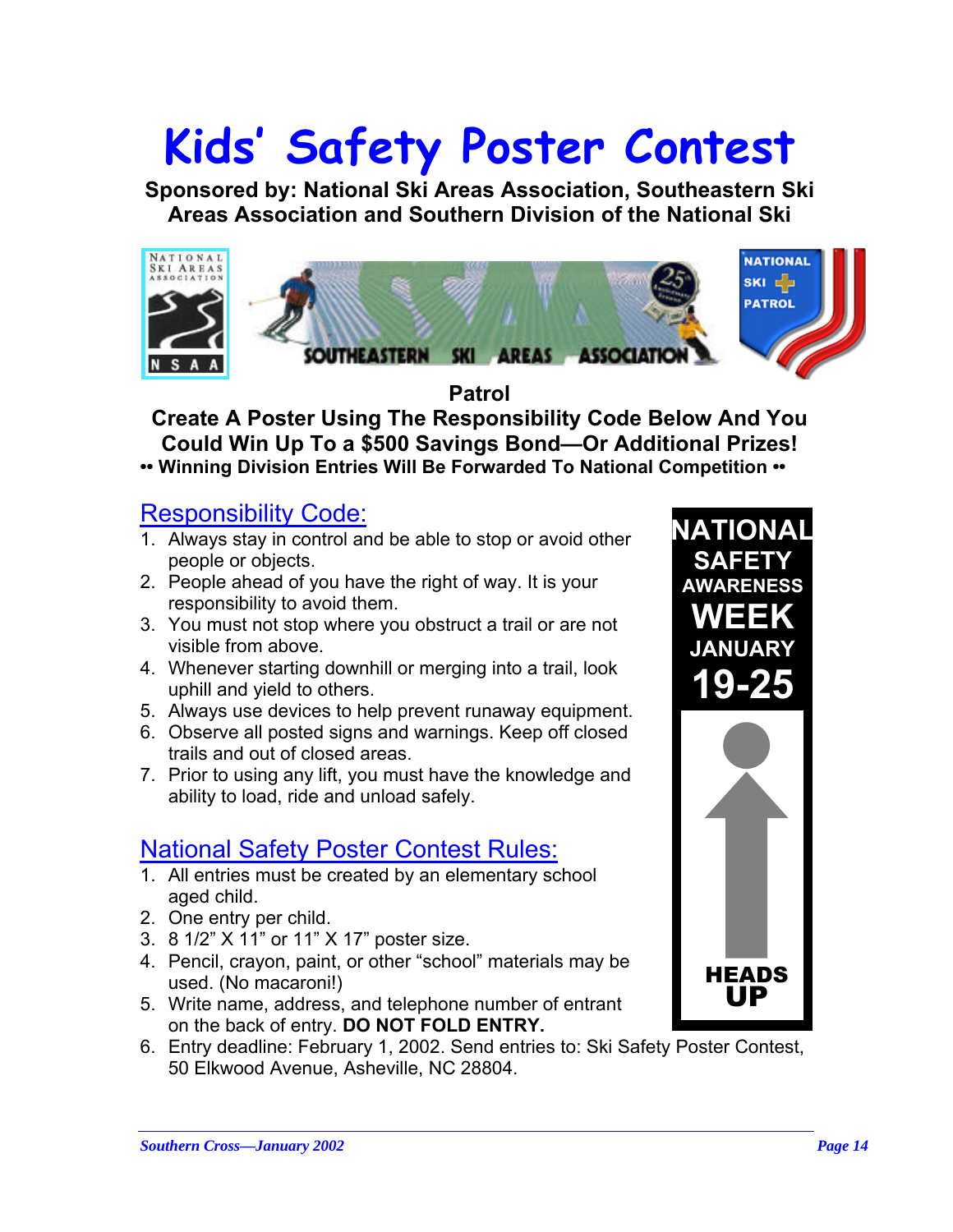

# **HOTEL REGISTRATION INFORMATION**

This years' Spring Officers Meeting and Awards Banquet will be held at the Holiday Inn Sun Spree Resort located in Asheville, North Carolina. This meeting is the wrap up meeting for the 2001-2002 ski season. A time to simply relax and finalize the events of the season, do some pre-planning for next year, but most importantly, to recognize and award members of the Southern Division for their contributions to the NSP system and the fine ski areas that we all represent.

This meeting is open to all members of the Division, including spouses and friends. Get in touch with Alumni members and ask them to attend the meeting. Come see how the Division operates and enjoy the day and evening with your friends. For those individuals that do not need to attend the General Session, there are 18 holes of golf and/or plenty of tennis courts at the resort, the spectacular Biltmore House tour or simply visiting downtown Asheville. There is plenty of activity to keep everyone busy!

The Resort is located just off of I-40, on I-240, Exit 3B. The address is: One Holiday Inn Drive, Asheville, NC 28806. The toll free number for reservations is 1-800-733-3211. The special NSP room rate is \$79 per night. All rooms have two double beds for room sharing. Room reservation must be made prior to April 3, 2002 to receive the special rate. After that date, the block of rooms reserved will be released and subject to the prevailing room rates at time of booking. Be sure to mention you are attending the National Ski Patrol meeting for the discounted rate.

For those who arrive Friday evening, join us in the Thomas Wolfe Hospitality Suite. It opens at 7PM and closes at midnight on Friday; opens on Saturday after the General Session until 7PM when the banquet begins; opens again after the banquet is over and lasts until the host closes the door!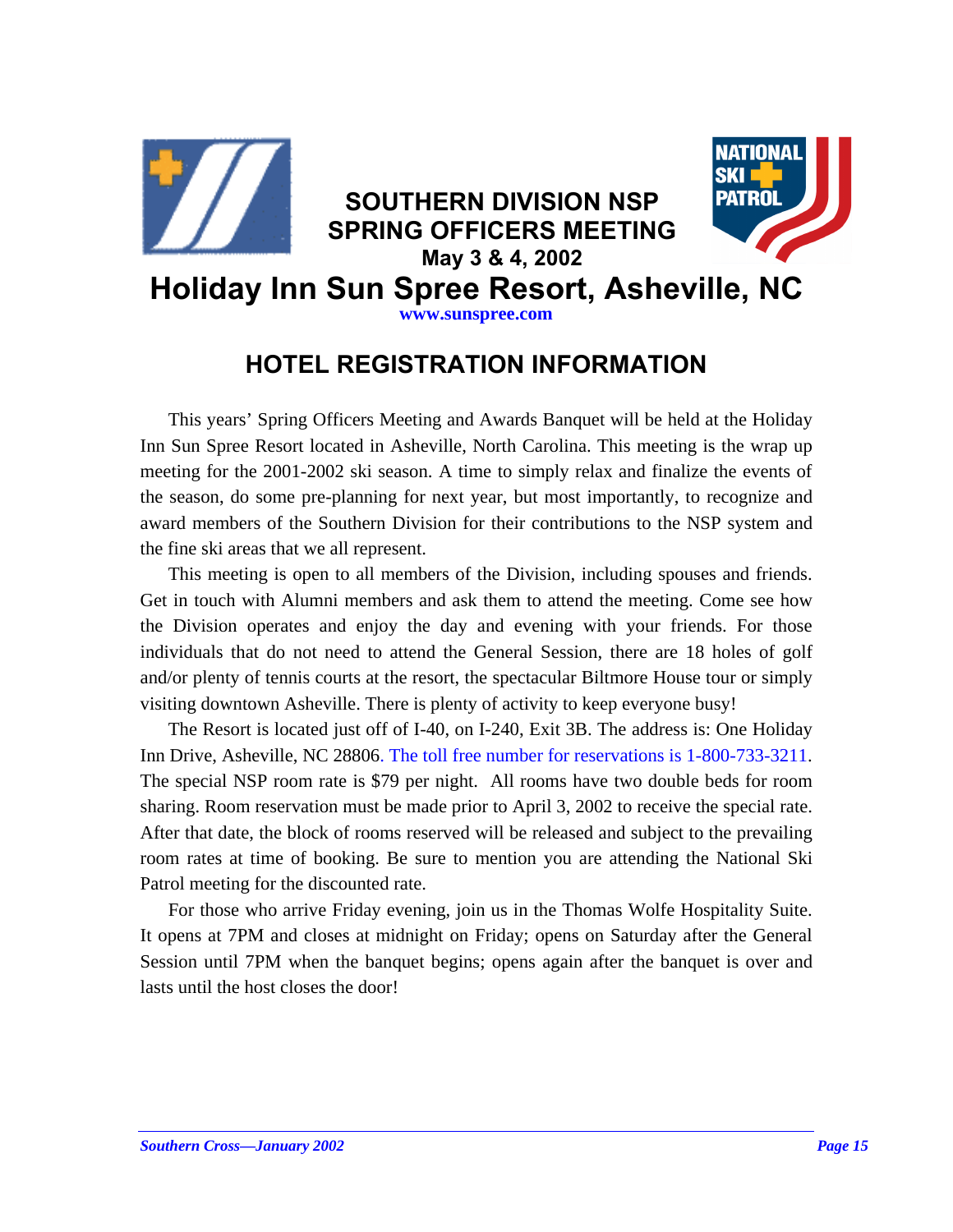

# SOUTHERN DIVISION NSPS SPRING OFFICERS MEETING



# **May 3-4, 2002**

## Holiday Inn Sun Spree Resort, Asheville, NC **MEETING AND AWARDS BANQUET RESERVATION FORM**

| <b>MEETING BADGE INFORMATION:</b>                                                                                                                                                          |  |  |  |  |  |  |  |  |
|--------------------------------------------------------------------------------------------------------------------------------------------------------------------------------------------|--|--|--|--|--|--|--|--|
|                                                                                                                                                                                            |  |  |  |  |  |  |  |  |
|                                                                                                                                                                                            |  |  |  |  |  |  |  |  |
|                                                                                                                                                                                            |  |  |  |  |  |  |  |  |
|                                                                                                                                                                                            |  |  |  |  |  |  |  |  |
| <b>AWARDS BANQUET INFORMATION - Saturday Night</b>                                                                                                                                         |  |  |  |  |  |  |  |  |
| Names of Additional Persons in Party:                                                                                                                                                      |  |  |  |  |  |  |  |  |
|                                                                                                                                                                                            |  |  |  |  |  |  |  |  |
|                                                                                                                                                                                            |  |  |  |  |  |  |  |  |
| Total in Party: x \$25 = TOTAL ENCLOSED: \$                                                                                                                                                |  |  |  |  |  |  |  |  |
| Mail completed form and check (made out to "Southern Division NSP") to:                                                                                                                    |  |  |  |  |  |  |  |  |
| <b>Lee Wilkinson</b><br>24 Elk Mountain Ridge<br>Asheville, NC 28804<br><b>RESERVATION FEES MUST BE RECEIVED BY APRIL 15</b><br><b>**ALL FEES ARE NONREFUNDABLE AFTER APRIL 25, 2002**</b> |  |  |  |  |  |  |  |  |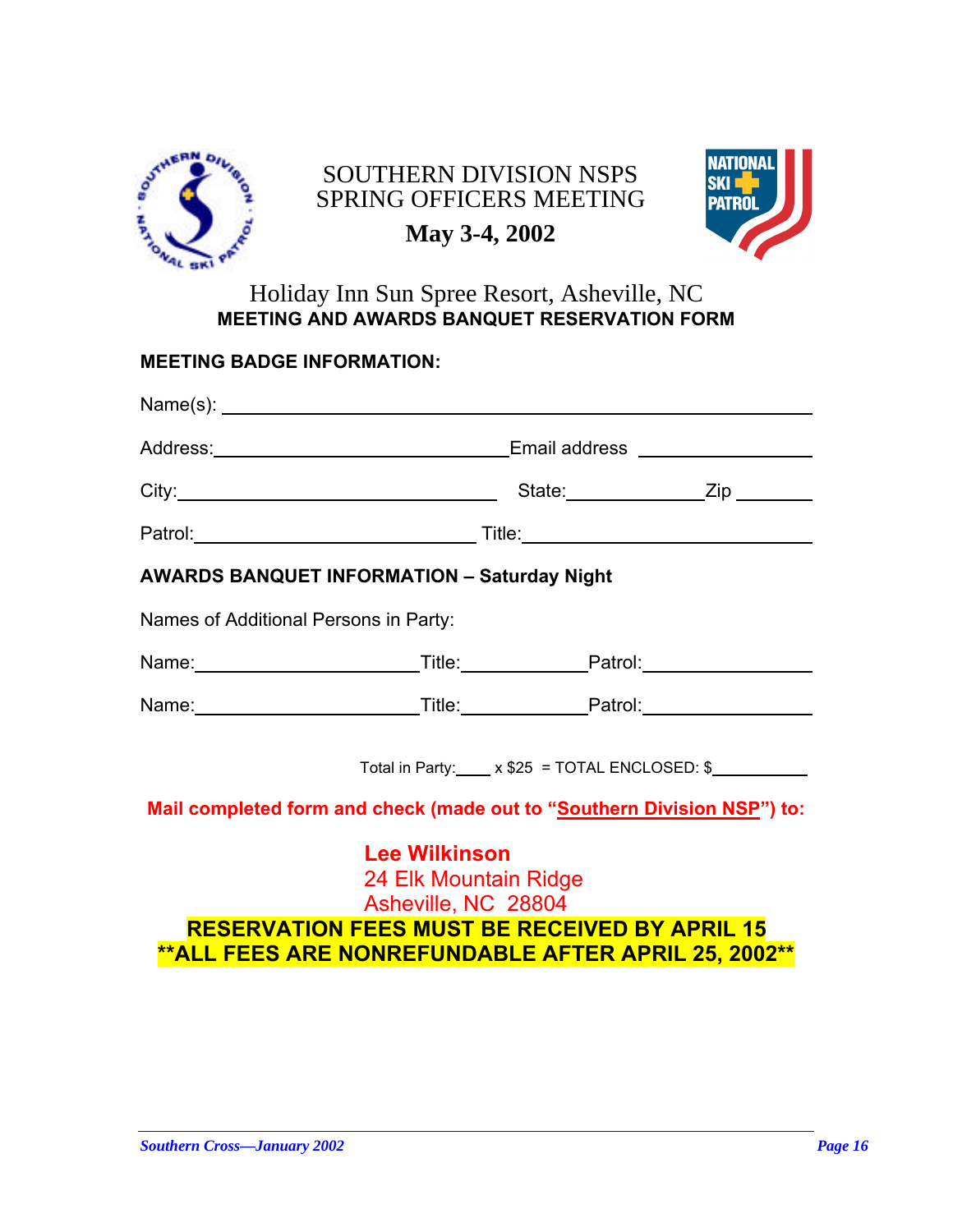## **SOUTHERN DIVISION OFFICERS & STAFF DIRECTORY** 2001-2002 SEASON

Changes and corrections submitted as of 1/2002 are noted in **bold.** Complete roster found on Division website. (PR) = NSP Patrol

#### *EXECUTIVE COMMITTEE*

Division Director Nici Singletary Rt. 1 Box 525 Roseland VA 22967 (H**) 434**-325-1024 (O/F**) 434**-325-2228

*1 st Ass't Div Dir*  Morgan Armstrong (Jo Ann) P.O. Box 699 Collinsville, VA 24078 **(H) 276-**629-1654 **(O) 276-**634-4815/ Fax-4825 **RMASP@Adelphia.net**

#### *PROGRAM SUPERVISORS*

*Southern Cross* **(01) Bob Weed 2609 Willena Dr Huntsville, AL 35803 (H) 256-882-9604 (W) 256-864-8616 weedra@alum.mit.edu**

## *ASST. PROGRAM SUPERVISORS*

*Certified* Leslie Carter Rt. 1, Box 503 Roseland, VA 22967 (H) **434**-325-1262 cartrplmbg@aol.com

## WV REGION

*Timberline (PR)* **Dale Wallace 9343 Tartan View Dr Fairfax, VA 22032 (C) 703-283-3129 (H) 703-323-9199 dwallace@cox.rr.com**

#### VIRGINIA REGION

*Homestead (PR)* **Jerry Taylor (Debbie) 312 Evans Lane Clifton Forge, VA 24422 (H) 540-863-9229 (W) 540-969-5636 jeraytaylr@aol.com**

*Wintergreen (PR)* **Richard Chadick (Debbie) 16307 Rocketts Mill Road Doswell, VA 23047 (H) 804-227-3541 (W) 804-646-3313 STOLYZX@aol.com**

*Bryce (PR)* **Don Christian 6343 Waterway Drive Falls Church, VA 22044 (H) 703-256-5653 (W) 703-642-5429 abychris@gpsolutions.com**

*Shenandoah Nordic (PR)* **Tom Byron 5200 6th Place, South Arlington VA (H) 703-998-8541 H.Thomas.Byron@usdoj.gov**

#### DIXIE REGION

*Cloudmont (PR)* **Bob Palik 1306 Hiwan Trail Huntsville, AL 35802 (H) 256-881-4348 (O) 256-726-6403 rpalik@home.com**

#### OEC IT

*WVA* Greg Rash **7500 White Post Way** Louisville KY 40220 (H) 502-423-0261 gsrash01@pol.net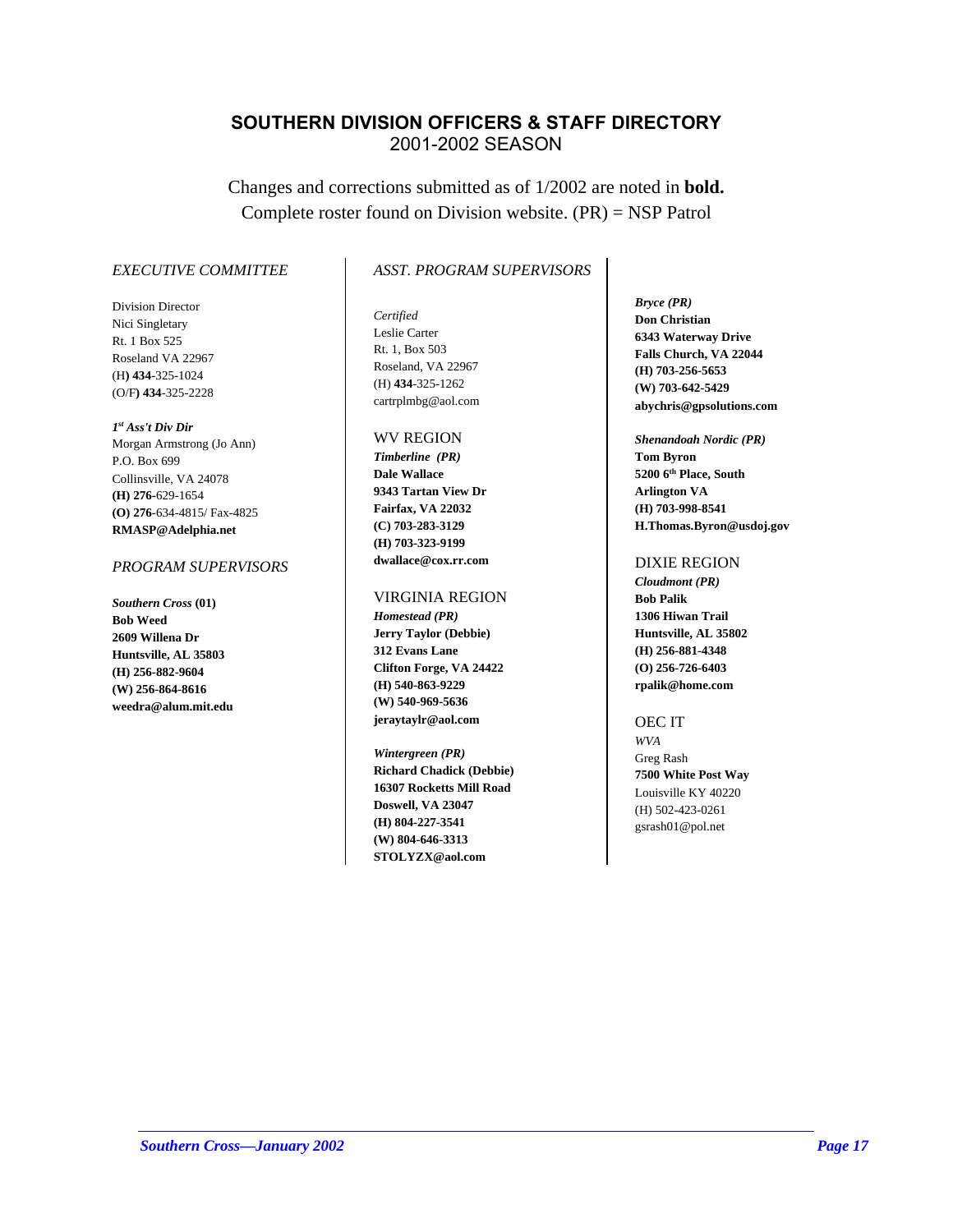| <b>Region</b>   | <b>Month</b> |                 | Date Event                                 | Location               | <b>Contact</b>                    |
|-----------------|--------------|-----------------|--------------------------------------------|------------------------|-----------------------------------|
| <b>DIVISION</b> | <b>JAN</b>   | 26.27           | <b>CERTIFIED FULL CLINIC</b>               | SNOWSHOE, WV           | LYNN PACE 865-984-1123            |
| <b>VA</b>       | <b>JAN</b>   | 26              | <b>SR OEC CLINIC</b>                       | <b>WINTERGREEN, VA</b> | MARY GRAHAM 919-510-0850          |
| <b>DIXIE</b>    | <b>JAN</b>   | 27              | SR S&T EVALUATION FOR DIXIE REGION         | <b>GATLINBURG, TN</b>  | JAMEY PIERCY 828-253-3400         |
| VA              | <b>JAN</b>   | 27              | <b>SR S&amp;T CLINIC</b>                   | <b>WINTERGREEN, VA</b> | JOHN SHAFFER 703-719-5945         |
| <b>DIVISION</b> | FEB          | 2,3             | <b>NORDIC SEMINAR</b>                      | WHITEGRASS, WV         | PENNY DIMLER 703-425-2736         |
| <b>VA</b>       | <b>FEB</b>   | 2,3             | CERTIFIED FULL CLINIC                      | MASSANUTTEN, VA        | LYNN PACE 865-984-1123            |
| <b>DIVISION</b> | FEB          | 2.3             | <b>STUDENT PATROLLER SEMINAR</b>           | <b>BEECH MT. NC</b>    | JOANNE EHLINGER 336-727-1995      |
| VA              | FEB          | 2               | <b>AVALANCHE AWARENESS</b>                 | MASSANUTTEN, VA        | BILL KOST 703-671-5678            |
| WV              | FEB          | $\overline{2}$  | <b>SR S&amp;T CLINIC</b>                   | SNOWSHOE, WV           | BECKY SHARP 304 572-5695          |
| <b>DIXIE</b>    | FEB          | 3               | SMOKEY MTN BASIC S&T EVALUATION            | WOLF LAUREL, NC        | <b>DENNIS SLAGLE 423-581-5818</b> |
| <b>DIXIE</b>    | <b>FEB</b>   | $\overline{9}$  | <b>AVALANCHE AWARENESS</b>                 | DIXIE. TBA             | BILL KOST 703-671-5678            |
| <b>BR</b>       | <b>FEB</b>   | 9               | SR OEC EVALUATION                          | <b>TBA</b>             | HARVEY VARNER 336-785-4533        |
| <b>BR</b>       | <b>FEB</b>   | 9               | CERTIFIED CLINIC. ALL MODULES              | <b>TBA</b>             | LYNN PACE 865-984-1123            |
| <b>WV</b>       | <b>FEB</b>   | 9               | SR OEC CLINIC                              | TIMBERLINE, WV         | BOB BODAMER 740-377-9460          |
| <b>BR</b>       | <b>FEB</b>   | 9,10            | <b>CERTIFIED FULL CLINIC</b>               | <b>TBA</b>             | LYNN PACE 865-984-1123            |
| <b>BR</b>       | <b>FEB</b>   | 10              | <b>BASIC S&amp;T EVALUATION</b>            | <b>BEECH MT. NC</b>    | RICK LAWS 828-396-7792            |
| <b>DIXIE</b>    | <b>FEB</b>   | 10              | DEEP SOUTH BASIC S&T EVALUATION            | SKY VALLEY, GA         | DAVE PARKER 770-751-7255          |
| <b>DIXIE</b>    | <b>FEB</b>   | 10              | <b>SR OEC CLINIC FOR DIXIE REGION</b>      | CATALOOCHEE.NC         | LARRY ERB 828-645-4718            |
| <b>BR</b>       | <b>FEB</b>   | 23,24           | <b>SR S&amp;T EVALUATION</b>               | <b>BEECH MT, NC</b>    | RICK LAWS 828-396-7792            |
| <b>VA</b>       | <b>FEB</b>   | 23              | <b>SR. OEC EVALUATION</b>                  | <b>WINTERGREEN, VA</b> | MARY GRAHAM 919-510-0850          |
| <b>WV</b>       | <b>FEB</b>   | 23              | <b>BASIC S&amp;T EVALUATION</b>            | WINTERPLACE, WV        | BRIAN HAGER 304-787-3221          |
| <b>DIXIE</b>    | <b>FEB</b>   | $\overline{24}$ | <b>SMOKEY MTN BASIC S&amp;T EVALUATION</b> | CATALOOCHEE, NC        | RHONDA SMITH 828-645-9171         |
| VA              | <b>FEB</b>   | 24              | <b>SR S&amp;T EVALUATION</b>               | <b>WINTERGREEN, VA</b> | JOHN SHAFFER 703-719-5945         |
| WV              | <b>FEB</b>   | 24              | <b>SR S&amp;T CLINIC</b>                   | <b>WINTERPLACE, WV</b> | BRIAN HAGER 304-787-3221          |
| <b>WV</b>       | <b>MAR</b>   | $\overline{2}$  | <b>SR OEC EVALUATION</b>                   | <b>WINTERPLACE, WV</b> | BOB BODAMER 740-377-9460          |
| BR              | <b>MAR</b>   | 3               | <b>BASIC S&amp;T EVALUATION</b>            | APPALACHIAN, NC        | RICK LAWS 828-396-7792            |
| <b>DIXIE</b>    | <b>MAR</b>   | 3               | SR OEC EVALUATION FOR DIXIE REGION         | CATALOOCHEE.NC         | LARRY ERB 828-645-4718            |
| WV              | <b>MAR</b>   | 3               | <b>BASIC OEC EVALUATION</b>                | TIMBERLINE, WV         | RICHARD COX 540-786-0713          |
| <b>WV</b>       | <b>MAR</b>   | 9               | <b>BASIC S&amp;T EVALUATION</b>            | TIMBERLINE, WV         | RICHARD COX 540-786-0713          |
| <b>DIXIE</b>    | <b>MAR</b>   | 9               | MOUNTAIN TRAVEL AND RESCUE                 | SMOKY MT NATL PK HQ    | NEIL BOOTH 770-941-4268           |
| <b>DIVISION</b> | <b>MAR</b>   | 10              | <b>AWARDS NOMINATION DEADLINE</b>          |                        | HARRY STOWE 336-294-2049          |
| WV              | <b>MAR</b>   | 16              | SENIOR S&T EVALUATION                      | SNOWSHOE, WV           | JAN STARR 304-572-6713            |
| <b>DIVISION</b> | <b>MAR</b>   | $\overline{21}$ | CERTIFIED EXAMINER'S CLINIC                | SNOWSHOE, WV           | LYNN PACE 865-984-1123            |
| <b>DIVISION</b> | <b>MAR</b>   | 22.23           | <b>CERTIFIED EVALUATION</b>                | SNOWSHOE, WV           | LYNN PACE 865-984-1123            |
| NAT'L           | <b>APR</b>   | $17 - 20$       | POWDERFALL NAT. EDUCATION CONF             | SNOWBIRD, UT           |                                   |
| <b>DIVISION</b> | <b>MAY</b>   | 3,4,5           | <b>SPRING CONVENTION/AWARDS BANQUET</b>    | ASHEVILLE, NC          | NEIL BOOTH 770-941-4268           |
| <b>DIVISION</b> | <b>SEPT</b>  | $\overline{7}$  | <b>FALL OFFICERS MEETING</b>               | <b>WYTHEVILLE, NC</b>  | NICI SINGLETARY 434-325-1024      |

## **Southern Division Calendar For Remainder of 2001-02 Season**

## **Frank Feeney**

In memory of Frank Feeney, Wintergreen Ski Patrol 1976-2001, shown here being presented with the 1990 award for Outstanding Alpine Patroller by former patrol leader Lou Argow. Frank's obituary has been submitted for publication in an upcoming issue of *Ski Patrol Magazine*.

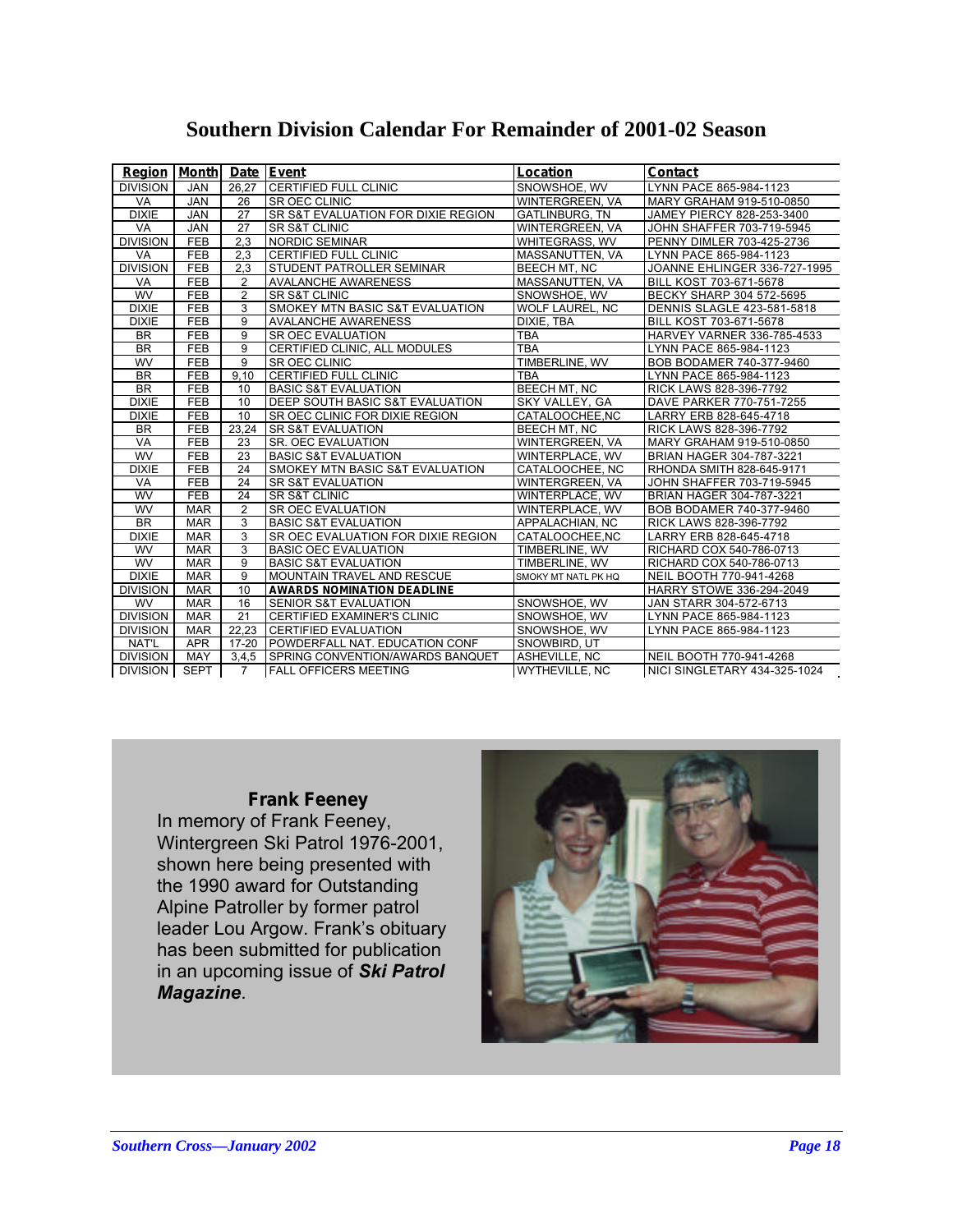# **From The Scrapbook**

*Jannette Bennet, Division Historian*



Chris Newcomb (left, Hawksnest) and John Lackey (Bryce) at the summit of Long's Peak (14,255 ft), CO in 1995.

Timberline, March 14, 1993. Patrollers standing on top of the Coconut Lounge. The building is over nine feet high. Notice the building eves behind the front two patrollers.